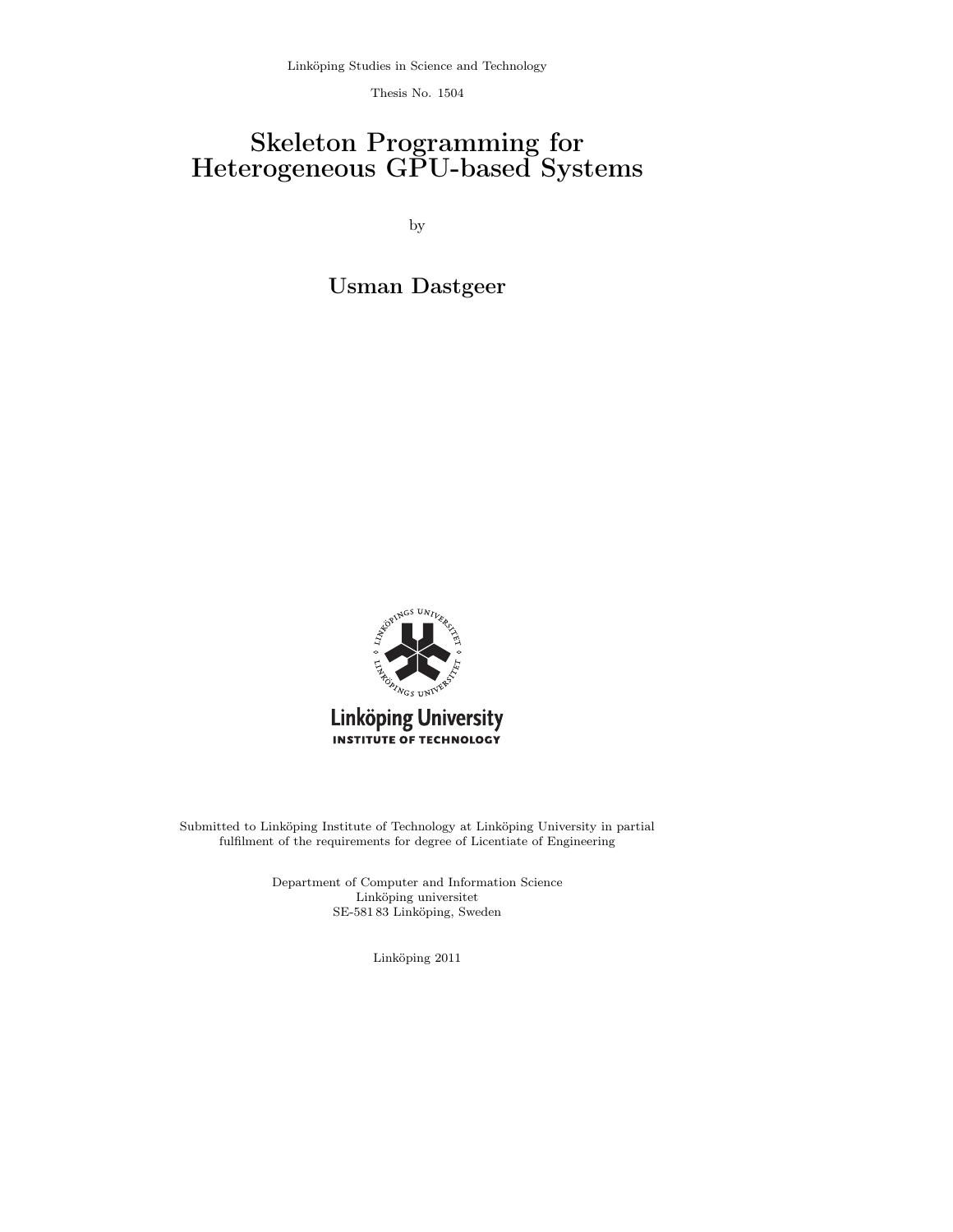Copyright �c 2011 Usman Dastgeer [except Chapter 4]

Copyright notice for Chapter 4: �c ACM, 2011. This is a minor revision of the work published in Proceedings of the Fourth International Workshop on Multicore Software Engineering (IWMSE'11), Honolulu, Hawaii, USA , 2011, http://doi.acm.org/10.1145/ 1984693.1984697. ACM COPYRIGHT NOTICE. Copyright �c 2011 by the Association for Computing Machinery, Inc. Permission to make digital or hard copies of part or all of this work for personal or classroom use is granted without fee provided that copies are not made or distributed for profit or commercial advantage and that copies bear this notice and the full citation on the first page. Copyrights for components of this work owned by others than ACM must be honored. Abstracting with credit is permitted. To copy otherwise, to republish, to post on servers, or to redistribute to lists, requires prior specific permission and/or a fee. Request permissions from Publications Dept., ACM, Inc., fax  $+1$  (212) 869-0481, or permissions@acm.org.

> ISBN 978-91-7393-066-6 ISSN 0280–7971 Printed by LiU Tryck 2011

URL: http://urn.kb.se/resolve?urn=urn:nbn:se:liu:diva-70234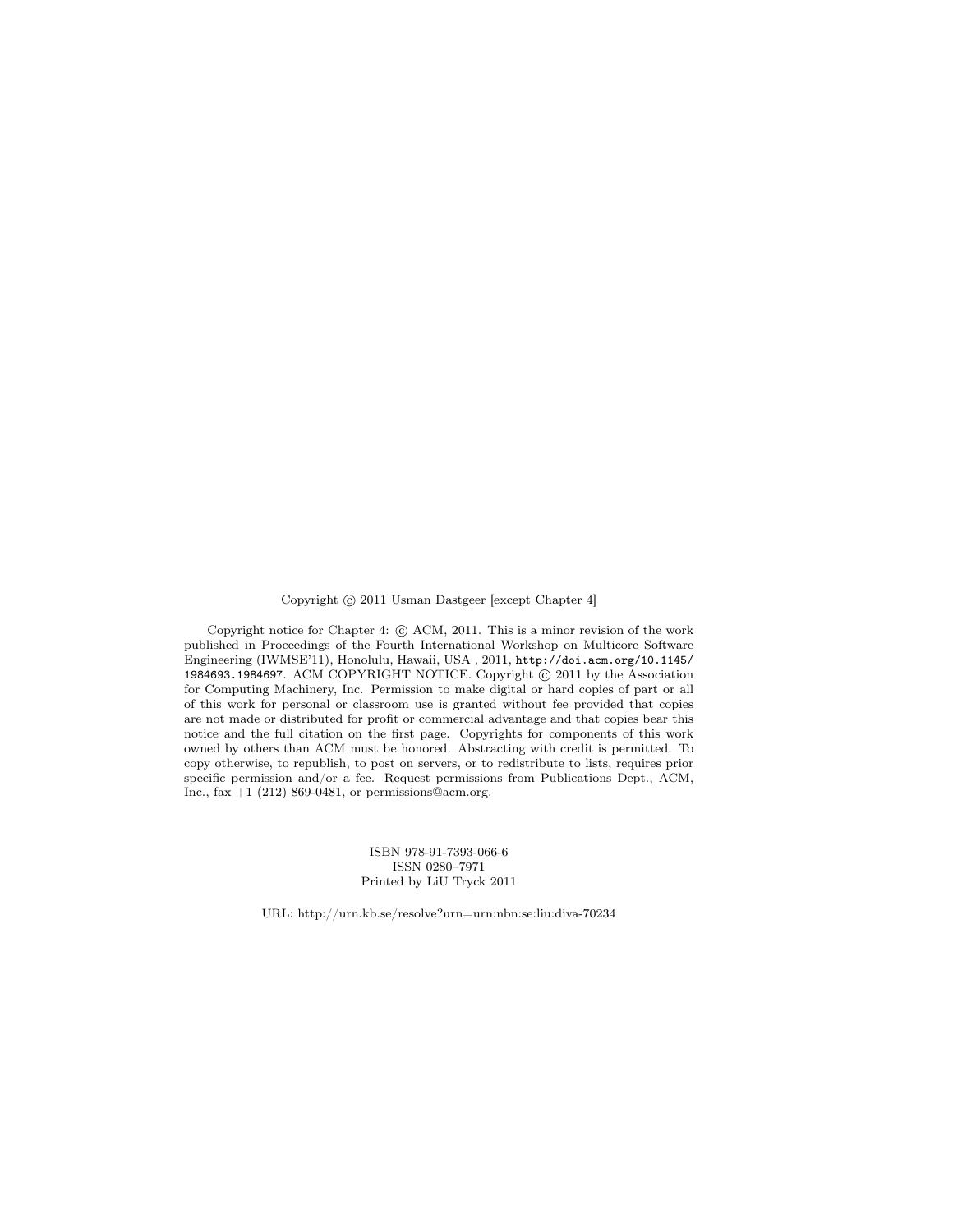## Skeleton Programming for Heterogeneous GPU-based Systems

#### by

Usman Dastgeer

October 2011 ISBN 978-91-7393-066-6 Linköping Studies in Science and Technology Thesis No. 1504 ISSN 0280–7971 LiU–Tek–Lic–2011:43

#### ABSTRACT

In this thesis, we address issues associated with programming modern heterogeneous systems while focusing on a special kind of heterogeneous systems that include multicore CPUs and one or more GPUs, called GPU-based systems. We leverage the skeleton programming approach to achieve high level abstraction for efficient and portable programming of these GPU-based systems and present our work on SkePU which is a skeleton library for these systems.

We first extend the existing SkePU library with a two-dimensional (2D) data type and accordingly generalized skeleton operations, and implement several new applications that utilize these new features. Furthermore, we consider the algorithmic choice present in SkePU and implement support to specify and automatically optimize the algorithmic choice for a skeleton call, on a given platform.

To show how to achieve high performance, we provide a case-study on an optimized GPU-based skeleton implementation for 2D convolution computations and introduce two metrics to maximize resource utilization on a GPU. By devising a mechanism to automatically calculate these two metrics, performance can be retained while porting an application from one GPU architecture to another.

Another contribution of this thesis is the implementation of runtime support for task parallelism in SkePU. This is achieved by integration with the StarPU runtime system. By this integration, support for dynamic scheduling and load balancing for SkePU skeleton programs is achieved. Furthermore, a capability to do hybrid execution by parallel execution on all available CPUs and GPUs in a system, even for a single skeleton invocation, is developed.

SkePU initially supported only data-parallel skeletons. The first task-parallel skeleton (farm) in SkePU is implemented with support for performance-aware scheduling and hierarchical parallel execution by enabling all data parallel skeletons to be usable as tasks inside the farm construct.

Experimental evaluations are carried out and presented for algorithmic selection, performance portability, dynamic scheduling and hybrid execution aspects of our work.

This work has been supported by EU FP7 project PEPPHER and by SeRC.

Department of Computer and Information Science Linköping universitet SE-581 83 Linköping, Sweden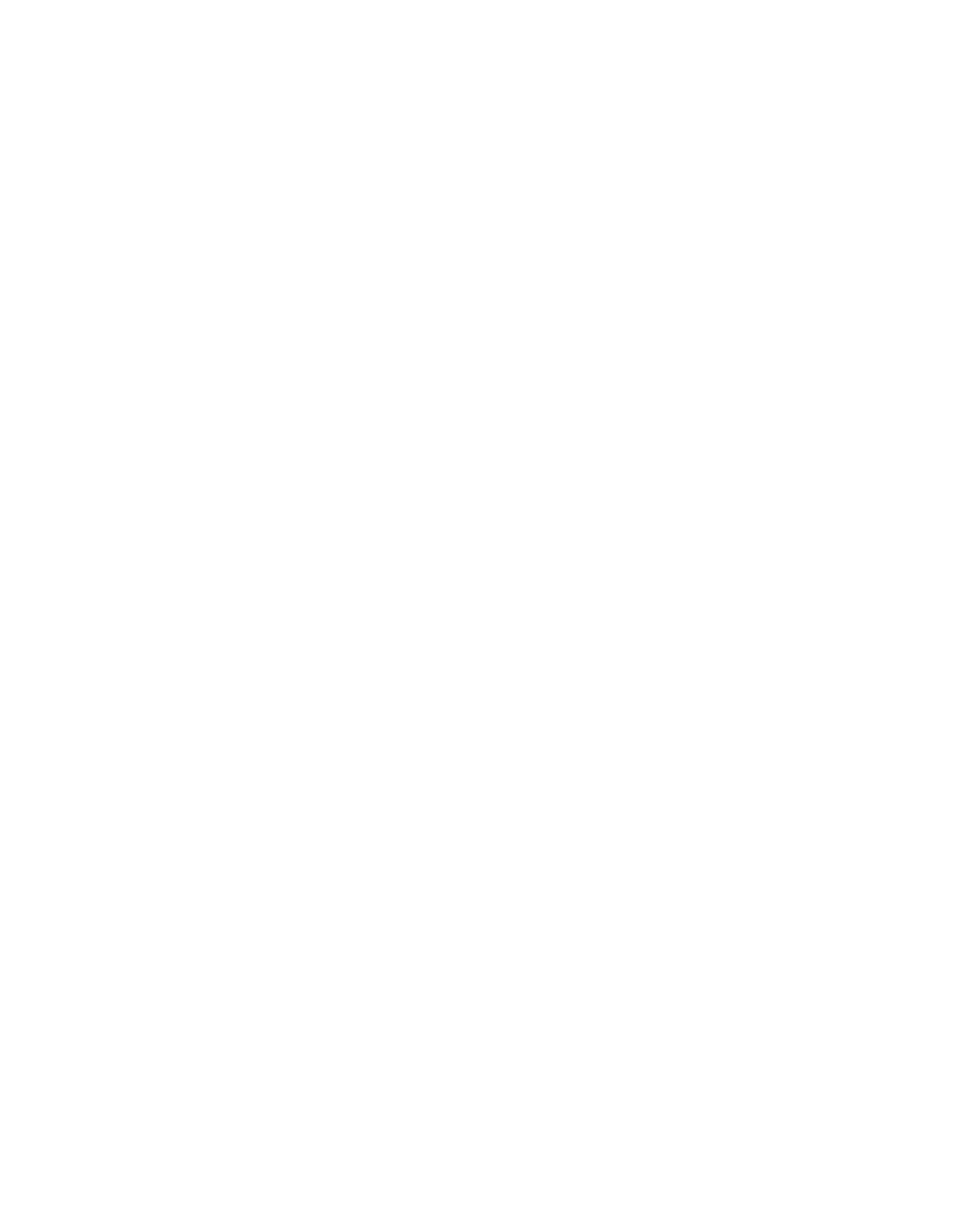#### Acknowledgements

First, I would like to express my deep gratitude to my main supervisor Christoph Kessler for always keeping the door open for discussions. Without your kind support and guidance, this thesis would not have been possible. Thanks so much for your endless patience and always being there when I needed.

Special thanks to my co-supervisor Kristian Sandahl for his help and guidance in all matters and for showing trust in me. Thanks also to Johan Enmyren, who, together with Christoph Kessler, started the work on the SkePU skeleton framework that I have based much of my work on.

This work has been financially supported by the EU FP7 project PEP-PHER, grant  $\#248481$  (www.peppher.eu), and Swedish e-Science Research Center (SeRC). I would very much like to thank all the members of the PEPPHER project, for interesting discussions in the project meetings that I have attended. I have learned a lot from these discussions and many ideas to this research are influenced by our discussions in the project meetings.

Thanks also to all the past and present members of the PELAB and my colleagues at the department of computer and information science, for creating an enjoyable atmosphere. A big thanks to Bodil Mattsson Kihlström, Åsa Kärrman and Anne Moe who took care of any problems that I have run into. Thanks to Daniel Cederman and Philippas Tsigas for running some experiments on their CUDA machines.

I would also like to thank my friends and family for their continuous support and encouragement. Especially, I am grateful to my parents and family members for their love and support.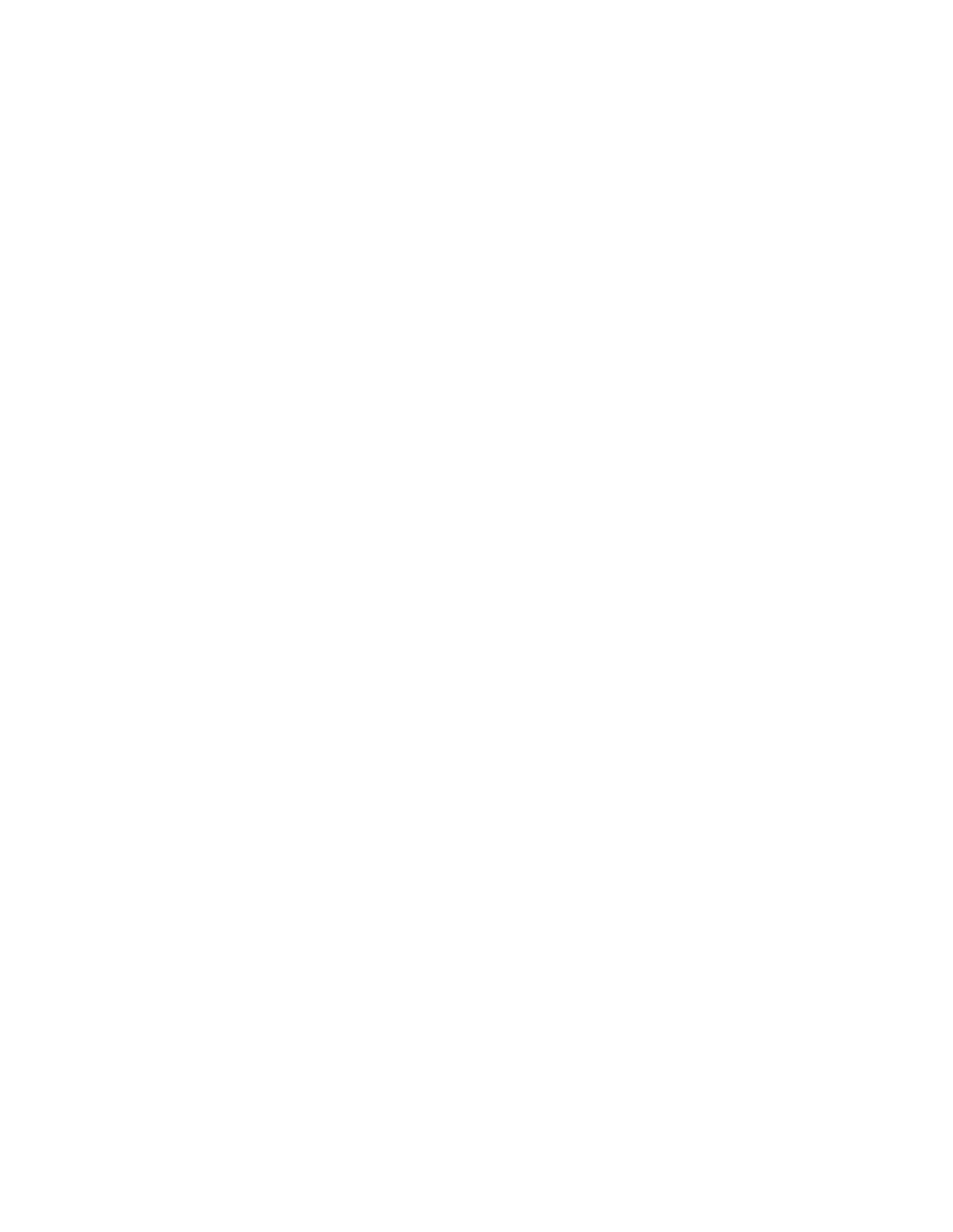# **Contents**

| 1            |              | Introduction                                                                            | 1              |
|--------------|--------------|-----------------------------------------------------------------------------------------|----------------|
|              | 1.1          | Motivation                                                                              | $\mathbf{1}$   |
|              | 1.2          |                                                                                         | 3              |
|              | 1.3          |                                                                                         | $\overline{4}$ |
|              | 1.4          |                                                                                         | $\overline{5}$ |
|              | 1.5          | List of publications $\ldots \ldots \ldots \ldots \ldots \ldots \ldots$                 | 5              |
|              | 1.6          |                                                                                         | 6              |
| $\mathbf{2}$ |              | <b>Background</b>                                                                       | 7              |
|              | 2.1          | Programming NVIDIA GPUs                                                                 | 7              |
|              |              | 2.1.1                                                                                   | 8              |
|              |              | 2.1.2<br>OpenCL                                                                         | 9              |
| 3            | <b>SkePU</b> |                                                                                         | 10             |
|              | 3.1          |                                                                                         | 10             |
|              |              | 3.1.1<br>User functions $\ldots$ , $\ldots$ , $\ldots$ , $\ldots$ , $\ldots$ , $\ldots$ | 10             |
|              |              | 3.1.2<br>Containers                                                                     | 11             |
|              |              | 3.1.3<br><b>Skeletons</b>                                                               | 12             |
|              |              | 3.1.4                                                                                   | 23             |
|              |              | 3.1.5<br>Multi-GPU support $\dots \dots \dots \dots \dots \dots$                        | 23             |
|              |              | 3.1.6                                                                                   | 24             |
|              | 3.2          |                                                                                         | 24             |
|              |              | 3.2.1                                                                                   | 24             |
|              |              | 3.2.2                                                                                   | 25             |
| 4            |              | <b>Auto-tuning SkePU</b>                                                                | 29             |
|              | 4.1          | Need for algorithmic selection                                                          | 29             |
|              |              | 4.1.1                                                                                   | 29             |
|              | 4.2          |                                                                                         | 30             |
|              | 4.3          |                                                                                         | 31             |
|              |              | 4.3.1                                                                                   | 32             |
|              |              | 4.3.2                                                                                   | 36             |
|              | 4.4          |                                                                                         | 38             |
|              |              | 4.4.1                                                                                   | 38             |

iii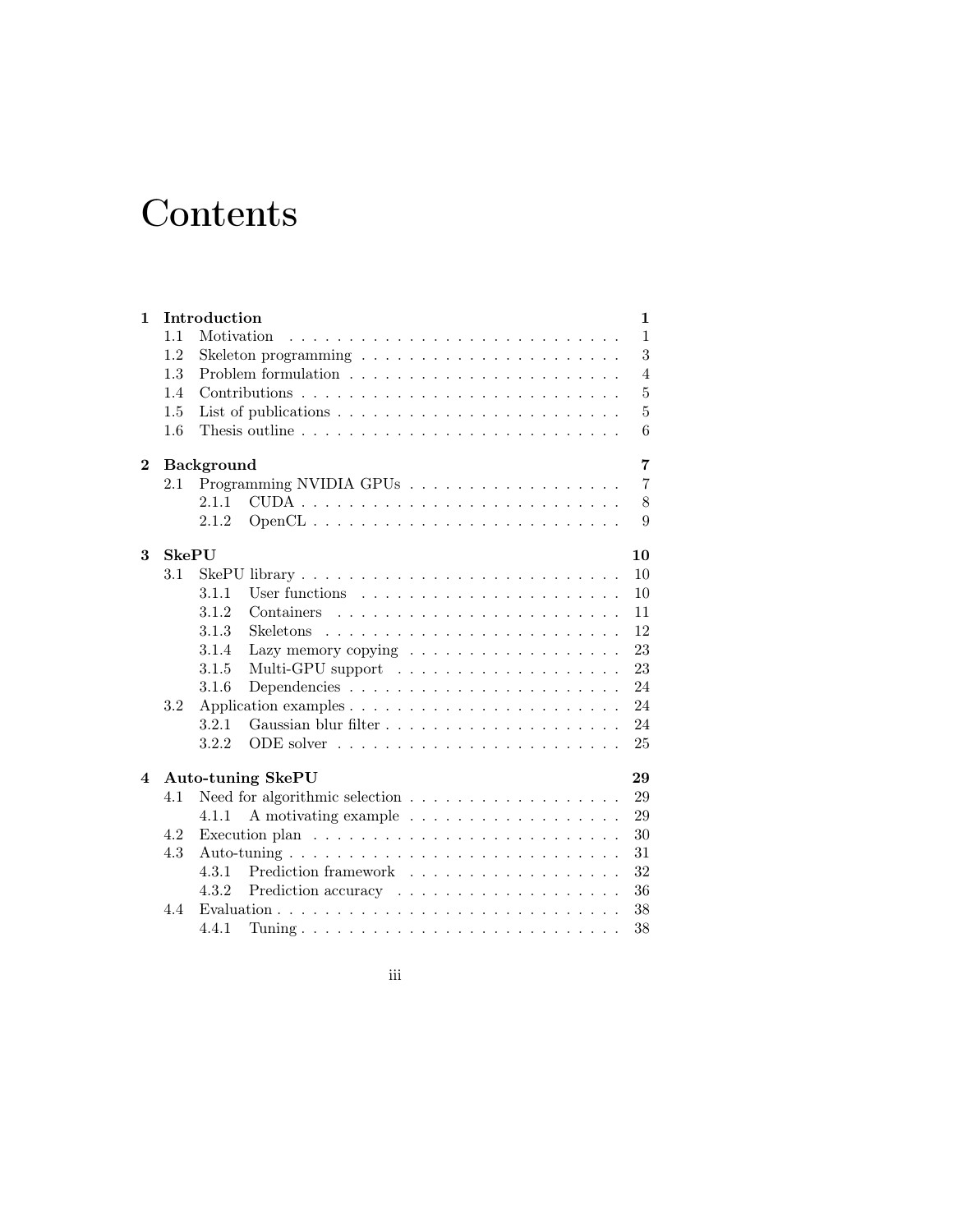|   |                            | 4.4.2<br>41                                                                          |  |  |
|---|----------------------------|--------------------------------------------------------------------------------------|--|--|
| 5 | An optimization case-study |                                                                                      |  |  |
|   | 5.1                        | 42                                                                                   |  |  |
|   | 5.2                        | 43                                                                                   |  |  |
|   | 5.3                        | Maximizing resource utilization<br>45                                                |  |  |
|   | 5.4                        | 46                                                                                   |  |  |
| 6 |                            | 54<br><b>SkePU StarPU integration</b>                                                |  |  |
|   | 6.1                        | 54<br>Need for runtime support $\dots \dots \dots \dots \dots \dots \dots$           |  |  |
|   | 6.2                        | 55<br>StarPU                                                                         |  |  |
|   |                            | 6.2.1<br>56                                                                          |  |  |
|   |                            | 6.2.2<br>56<br>Data management $\ldots \ldots \ldots \ldots \ldots \ldots$           |  |  |
|   |                            | 6.2.3<br>Dynamic scheduling $\ldots \ldots \ldots \ldots \ldots \ldots \ldots$<br>56 |  |  |
|   | 6.3                        | 57                                                                                   |  |  |
|   |                            | 6.3.1<br>Asynchronous execution<br>57                                                |  |  |
|   |                            | 6.3.2<br>57                                                                          |  |  |
|   |                            | 6.3.3<br>Containers<br>57                                                            |  |  |
|   |                            | 6.3.4<br>Mapping SkePU skeletons to StarPU tasks<br>58                               |  |  |
|   |                            | 6.3.5<br>59                                                                          |  |  |
|   |                            | 6.3.6<br>59                                                                          |  |  |
|   | 6.4                        | Implementation of the Farm skeleton $\ldots \ldots \ldots \ldots \ldots$<br>59       |  |  |
|   | 6.5                        | 62                                                                                   |  |  |
|   |                            | Data Partitioning and locality on CPUs $\ldots \ldots$<br>6.5.1<br>64                |  |  |
|   |                            | 6.5.2<br>67<br>Data-locality aware scheduling:                                       |  |  |
|   |                            | Performance-model based scheduling policies<br>6.5.3<br>67                           |  |  |
|   |                            | 6.5.4<br>68                                                                          |  |  |
|   |                            | 6.5.5<br>68                                                                          |  |  |
| 7 |                            | <b>Related Work</b><br>71                                                            |  |  |
|   | 7.1                        | 71<br>Skeleton programming $\ldots \ldots \ldots \ldots \ldots \ldots \ldots$        |  |  |
|   | 7.2                        | Hybrid execution and dynamic scheduling $\ldots \ldots \ldots$<br>73                 |  |  |
|   | 7.3                        | Algorithmic selection and Auto-tuning<br>74                                          |  |  |
| 8 |                            | Discussion and Future Work<br>76                                                     |  |  |
|   | 8.1                        | 76                                                                                   |  |  |
|   | 8.2                        | Algorithmic selection and PEPPHER<br>78                                              |  |  |
| 9 |                            | Conclusions<br>80                                                                    |  |  |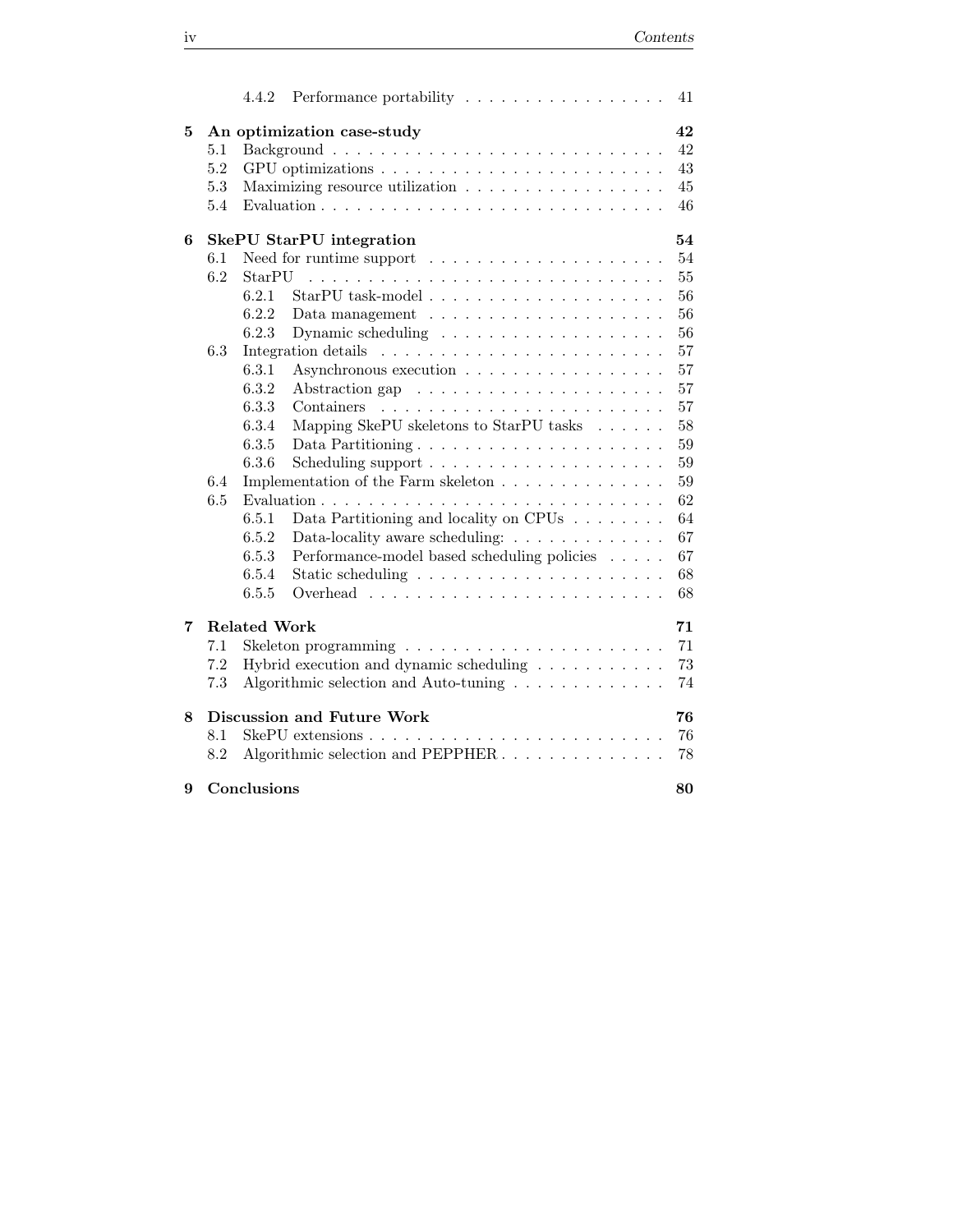## Chapter 1

# Introduction

## 1.1 Motivation

For more than thirty years, chip manufacturers kept the Moore's law going by constantly increasing the number of transistors that could be squeezed onto a single microprocessor chip. However in the last decade, the semiconductor industry switched from making microprocessors run faster to putting more of them on a chip [83]. This switch is mainly caused by physical constraints that strongly limit further increase in clock frequency of a single microprocessor. Since 2003, we have seen dramatic changes in the mainstream computing as the CPUs have gone from serial to parallel (called multicore CPUs) and a new generation of powerful specialized co-processors called accelerators has emerged.

The transition from serial to parallel execution on CPUs means that the sequential programming interface cannot be used to efficiently program these parallel architectures [83, 47, 12, 13, 60]. Unlike the sequential programming paradigm, there exists no single unified parallel programming model to program these new multicore architectures. The problem with programming these architectures will inflate even further with introduction of hundreds of cores in consumer level machines, by the end of this decade [28].

Beside multicore CPUs, we have seen a tremendous increase in the usage of a special kind of accelerator called Graphics Processing Units (GPUs) for General Purpose computing (GPGPU) over the last five years. This mainly started with the introduction of Compute Unified Device Architecture (CUDA) by NVIDIA in 2006 [67]; since then numerous applications are ported to GPUs with speed-ups shown up to two order of magnitude over the multicore CPUs execution. The massive floating point performance of modern GPUs along with relatively low power consumption turn them into a compelling platform for many compute-intensive applications. Also, the modern GPUs are becoming increasingly programmable especially with the introduction of L1 cache in the new NVIDIA Fermi GPUs.

1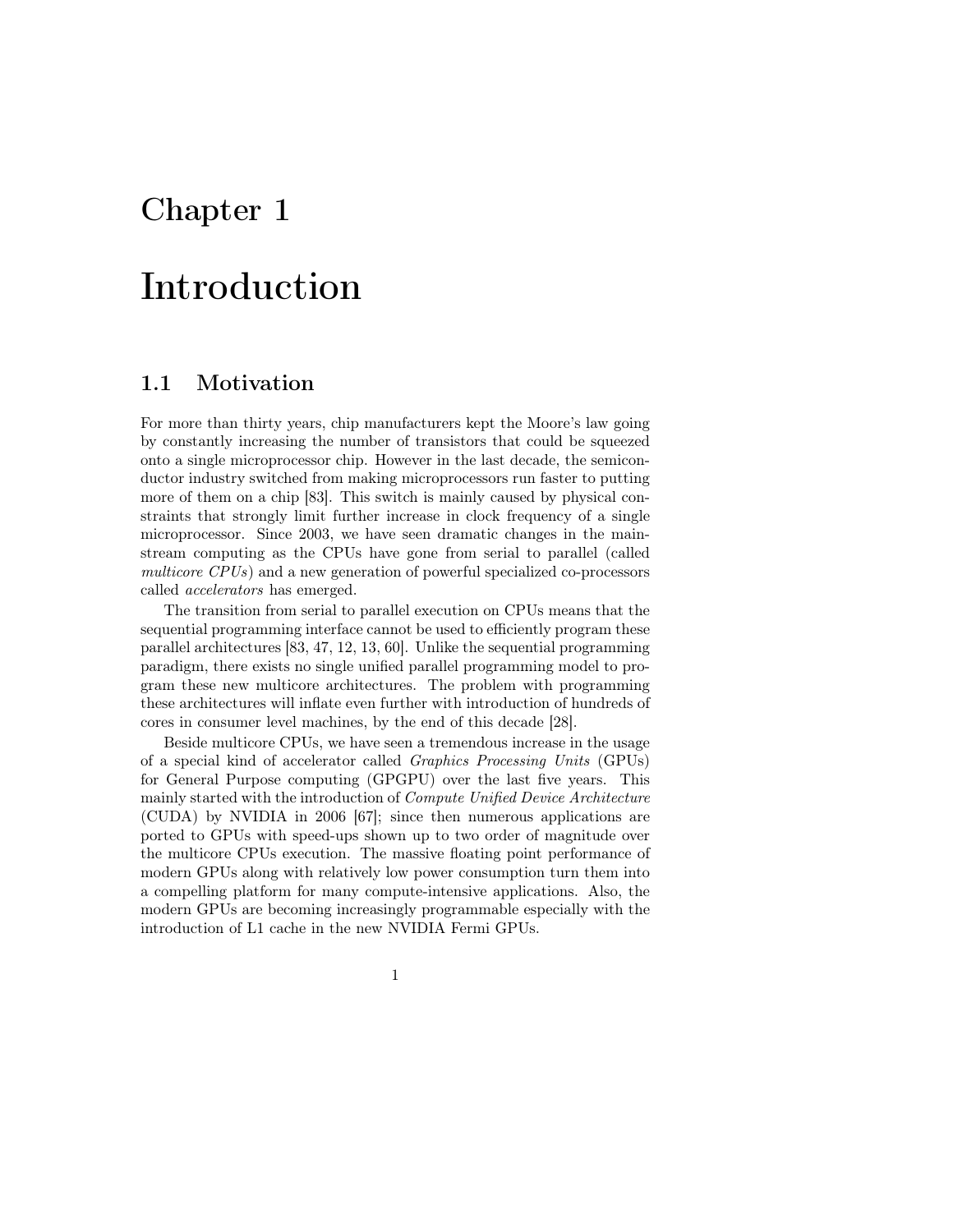The combination of multicore CPUs and accelerators is called a heterogeneous architecture. These architectures have promising prospects for future mainstream computing. One popular example of a heterogeneous architecture which we have focused in our work, is a system consisting of multicore CPUs and one or more programmable GPUs, also called a GPU-based system. Currently, there exist more than 250 million GPU-based systems [49], world-wide. The CPUs are good in low-latency computations and control instructions while GPUs have massive computational power, suited for highthroughput computing. The combination of two offers opportunities for power-efficient computing by exploiting the suitability of a computation to the type of processing device.

Although providing power and cost-efficient computing, these GPU-based systems expose a lot of problems on the software side. These problems can be discussed with respect to three software-related properties:

- Programmability: There exists no unified programming model to program such a GPU-based system. The OpenCL standard is an effort in this regard but it is quite low level and the standard is still evolving. Furthermore, many existing parallel programming models do not provide an adequate level of abstraction and they tend to expose concurrency issues to the programmer.
- Portability: The choice of programming model can restrict the portability in these systems as programming models are often associated with a particular type of device (e.g. OpenMP for CPUs). Even with a unified programming model such as OpenCL, portability is restricted by device-specific optimizations.
- Performance: Getting performance from these systems is a daunting task. The performance currently depends on device-specific optimizations, often hard-coded in the code which limits portability [63]. Moreover, the abundance and quick evolution of these systems can quickly vanish the optimization effort while porting application from a system with one architecture to another system with different architecture or even to the next generation of the same system.

To make matters worse, apparently, there exist tradeoffs between these properties: Optimizing performance often requires coding device-specific optimizations which are very low-level and can restrict the portability to other systems, possibly with different architectural features. A high level of abstraction may yield better programmability support at the expense of performance. Skeleton programming can help to manage these apparent tradeoffs, at least to a certain extent.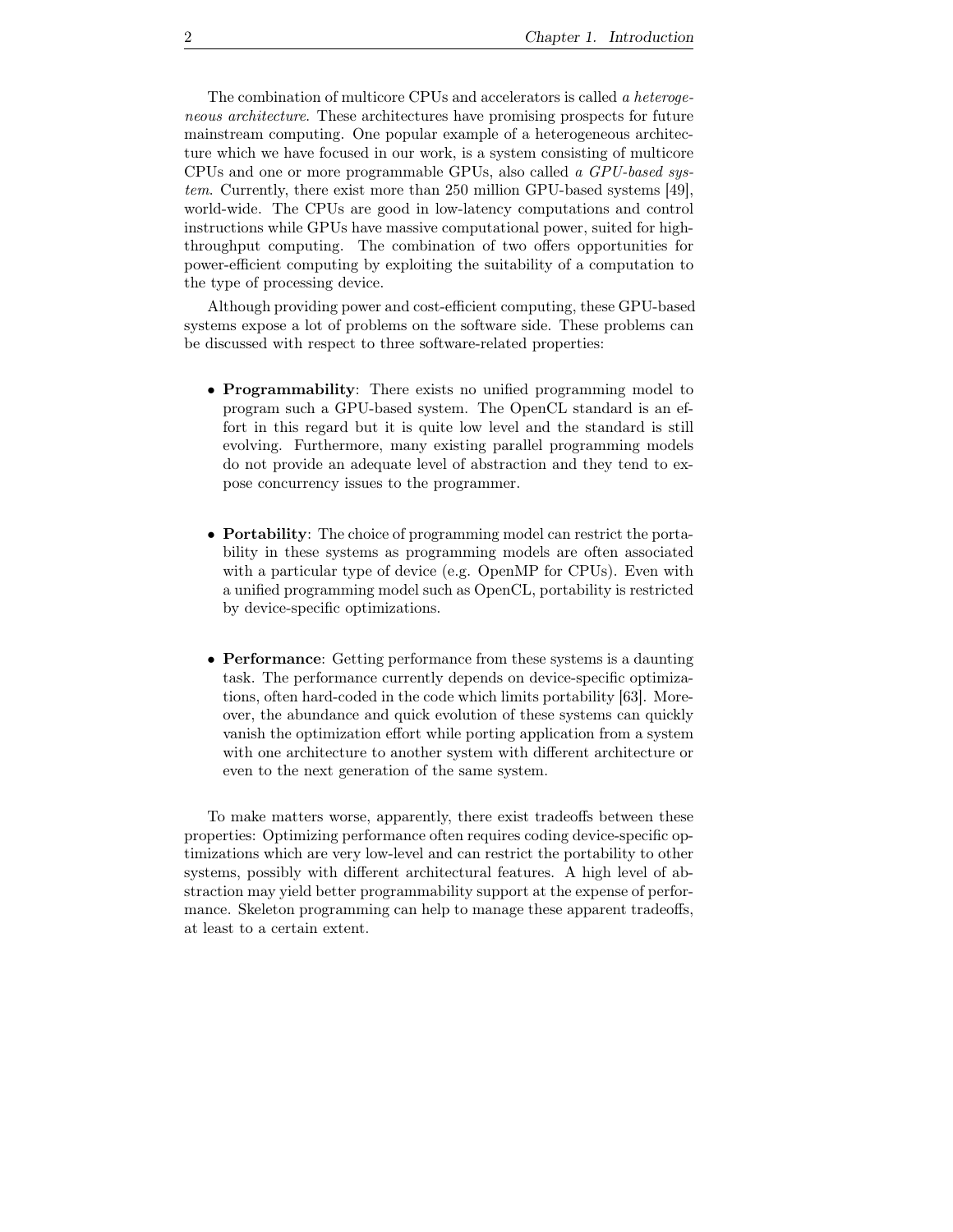## 1.2 Skeleton programming

A typical structured parallel program consists of both a computation and a coordination part [52]. The computation part expresses the calculation describing application logic, control and data flow in a procedural manner. The coordination part consists of managing concurrency issues such as thread management, deadlocks, race-conditions, synchronization, load balancing and communication between the concurrent threads.

Skeletons, introduced by Cole [31], model computation and coordination patterns that occur frequently in the structured parallel applications and provide abstraction with a generic sequential high-level interface. As a predefined component derived from higher-order functions, a skeleton can be parametrized with user computations. Skeletons are composable in a way that more complex parallel patterns can be modeled by composing existing possibly simpler skeletons. Thus, a program using skeletons can be built by decomposing its functionality into common computational patterns which can be modeled with available skeletons. Writing applications with skeletons is advantageous as parallelism and synchronization, as well as leveraging the target architectural features comes almost for free for skeleton-expressed computations. However, computations that do not fit any predefined skeleton or their combination still have to be written manually. Skeletons can be broadly categorized into data and task-parallel skeletons:

- Data parallel skeletons: The parallelism in these skeletons comes from (possibly large amount of) data, e.g., by applying a certain function f independently on each element in a large data structure. The behavior of data parallel skeletons establishes functional correspondences between data and is usually considered as a type of fine-grained parallelism [52].
- Task parallel skeletons: The parallelism in task-parallel skeletons comes from exploiting independence between different tasks. The behavior of task parallel skeletons is mainly determined by the interaction between tasks. The granularity of tasks, either fine or coarse, determines the granularity of parallelism.

By arbitrary nesting both task and data parallel skeletons, structured hierarchical parallelism can be built inside a skeleton application. This is often referred to as mixed-mode parallelism. In the following, we describe how skeleton programming, in general, addresses the programmability, portability and the performance problem:

• Programmability: Skeletons provide a sequential interface to the outside world as parallelism is implicitly modeled based on the algorithmic structure that a skeleton implements. So, an application programmer can use a skeleton just like a sequential component. This allows building a parallel application using skeletons analogously to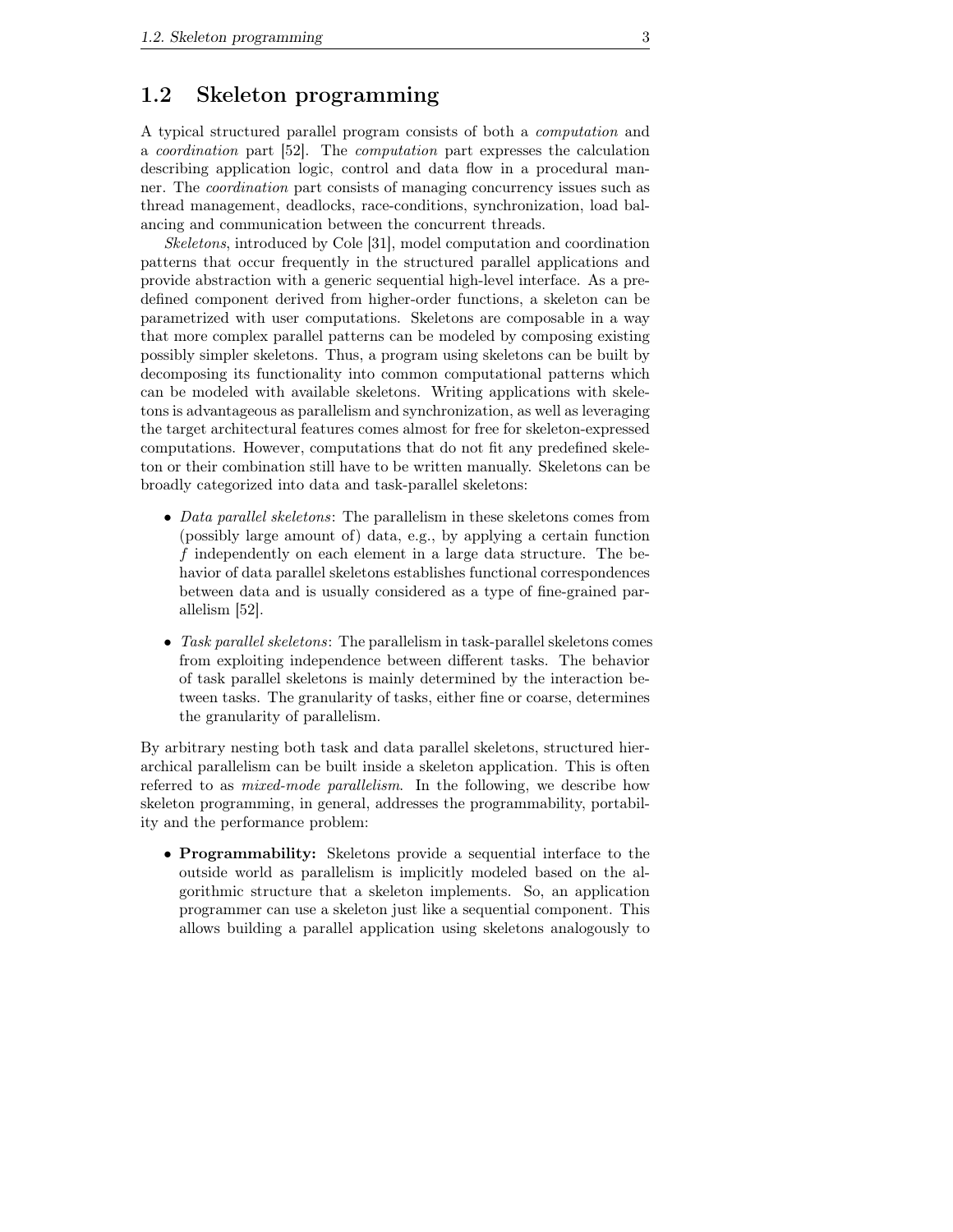the way in which one constructs a structured sequential program. This also means that the low-level concurrency issues such as communication, synchronization, and the load-balancing are taken care of by a skeleton implementation. This frees an application programmer from managing parallelism issues and helps him/her focus on implementing the actual logic of the application.

- Portability: A skeleton interface models the description of the algorithmic structure in a platform-independent manner which can subsequently be realized by multiple implementations of that skeleton interface, for one or more platforms. This allows an application written using skeletons to be portable across different platforms for which the skeleton implementation(s) exist. This decoupling between a skeleton description, exposed via a skeleton interface to the application programmer and actual implementations of that skeleton is a key tenet of many modern skeleton programming frameworks [52].
- **Performance:** Although having a generic interface, a skeleton implementation can be optimized internally by exploiting knowledge about communication, synchronization and parallelism that is inherent in the skeleton definition. A skeleton invocation can easily be expanded or bound to an equivalent expert-written efficient implementation for a platform that encapsulates all low-level platform-specific details such as managing parallelism, load balancing, communication, utilization of vector instructions, memory coalescing etc.

## 1.3 Problem formulation

In this thesis, we consider the skeleton programming approach to address the portability, performance and programmability issues for the GPU-based systems. We consider the following questions:

- How can skeleton programming be used to program GPU-based systems while achieving performance comparable to hand written code?
- A skeleton can have multiple implementations, even for a single platform. On a given platform, what can be done to make a selection between different skeleton implementations for a particular skeleton call?
- How can performance be retained (at least to a certain extent) while porting an application from one architecture to another?
- How does dynamic scheduling compare with the static scheduling for a skeleton program execution on GPU-based systems?
- Can we simultaneously use different computing devices (CPUs, GPUs) present in the system, even for a single skeleton call?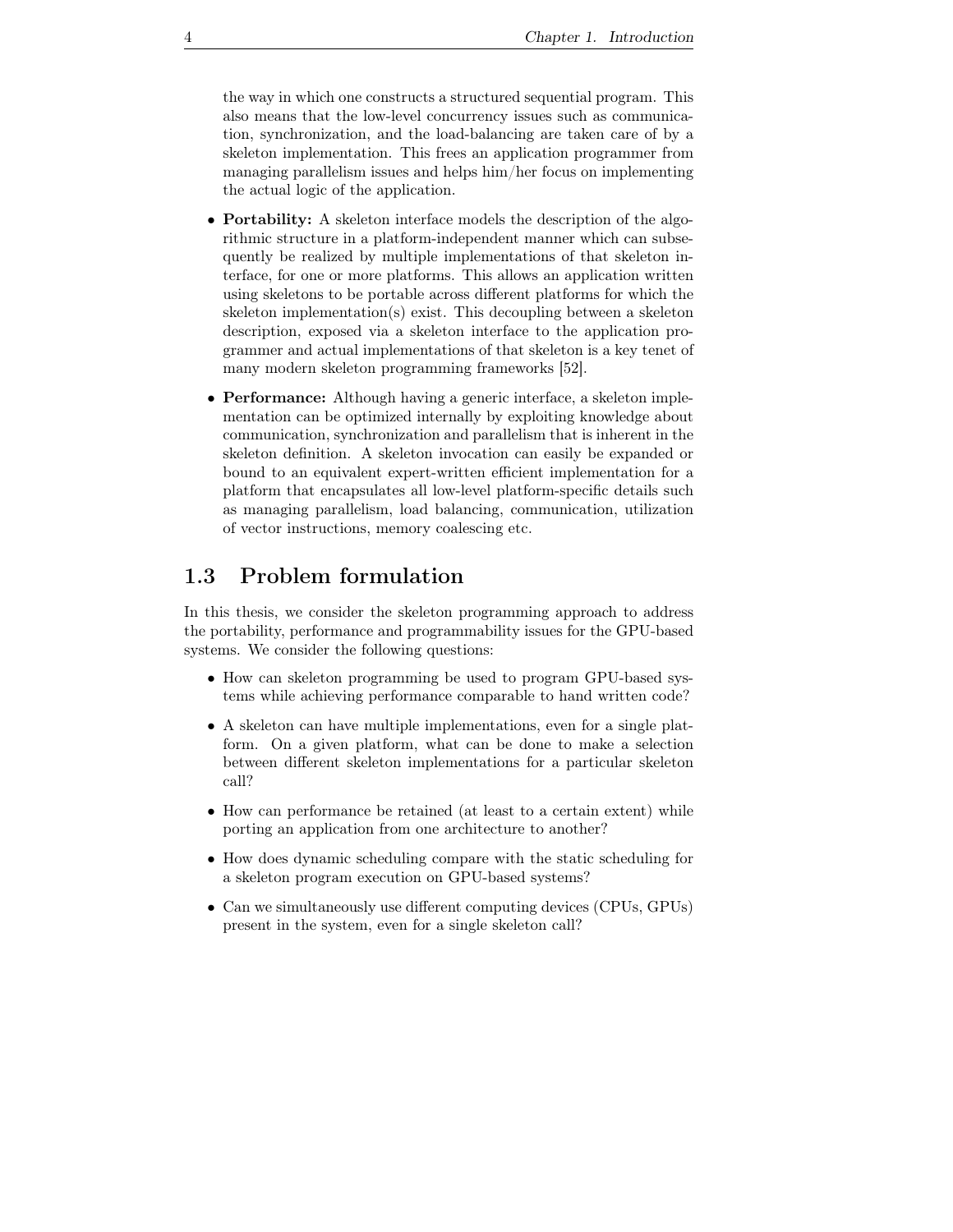## 1.4 Contributions

Most important contributions of the work presented in this thesis are:

- 1. The existing skeleton programming framework for GPU-based systems (SkePU) is extended to support two-dimensional data type and skeleton operations. Various applications are implemented afterwards based on this support for two-dimensional skeleton operations (Chapter 3).
- 2. The concept of an execution plan is introduced to support algorithmic selection between multiple skeleton implementations. Furthermore, an auto-tuning framework using an off-line, machine learning approach is proposed for automatic generation of these execution plans for a target platform (Chapter 4).
- 3. A case-study is presented for optimizing 2D convolution operations on GPUs using skeleton programming. We introduce two metrics for resource maximization on GPUs and show how to calculate them automatically. We evaluate their performance implications and show how can we use these metrics to attain performance portability between different generations of GPUs (Chapter 5).
- 4. Dynamic scheduling support is implemented for the SkePU skeleton library. Impact of dynamic and static scheduling strategies is evaluated with different benchmark applications. Furthermore, the first taskparallel skeleton (farm) for the SkePU library is implemented with dynamic load-balancing and performance aware scheduling support. The farm implementation supports data-parallel skeletons as tasks, enabling hierarchical mixed-mode parallel executions (Chapter 6).
- 5. Support for simultaneous use of multiple kinds of resources for a single skeleton call (known as hybrid execution) is implemented for SkePU skeletons. Experiments show significant speedups by hybrid execution over traditional CPU- or GPU-based execution (Chapter 6).

## 1.5 List of publications

The main body of this thesis is based on the following publications:

- 1. Johan Enmyren, Usman Dastgeer, and Christoph W. Kessler. Towards A Tunable Multi-Backend Skeleton Programming Framework for Multi-GPU Systems. MCC'10: Proceedings of the 3rd Swedish Workshop on Multicore Computing. Gothenburg, Sweden, Nov. 2010.
- 2. Usman Dastgeer, Johan Enmyren, and Christoph W. Kessler. Autotuning SkePU: A Multi-Backend Skeleton Programming Framework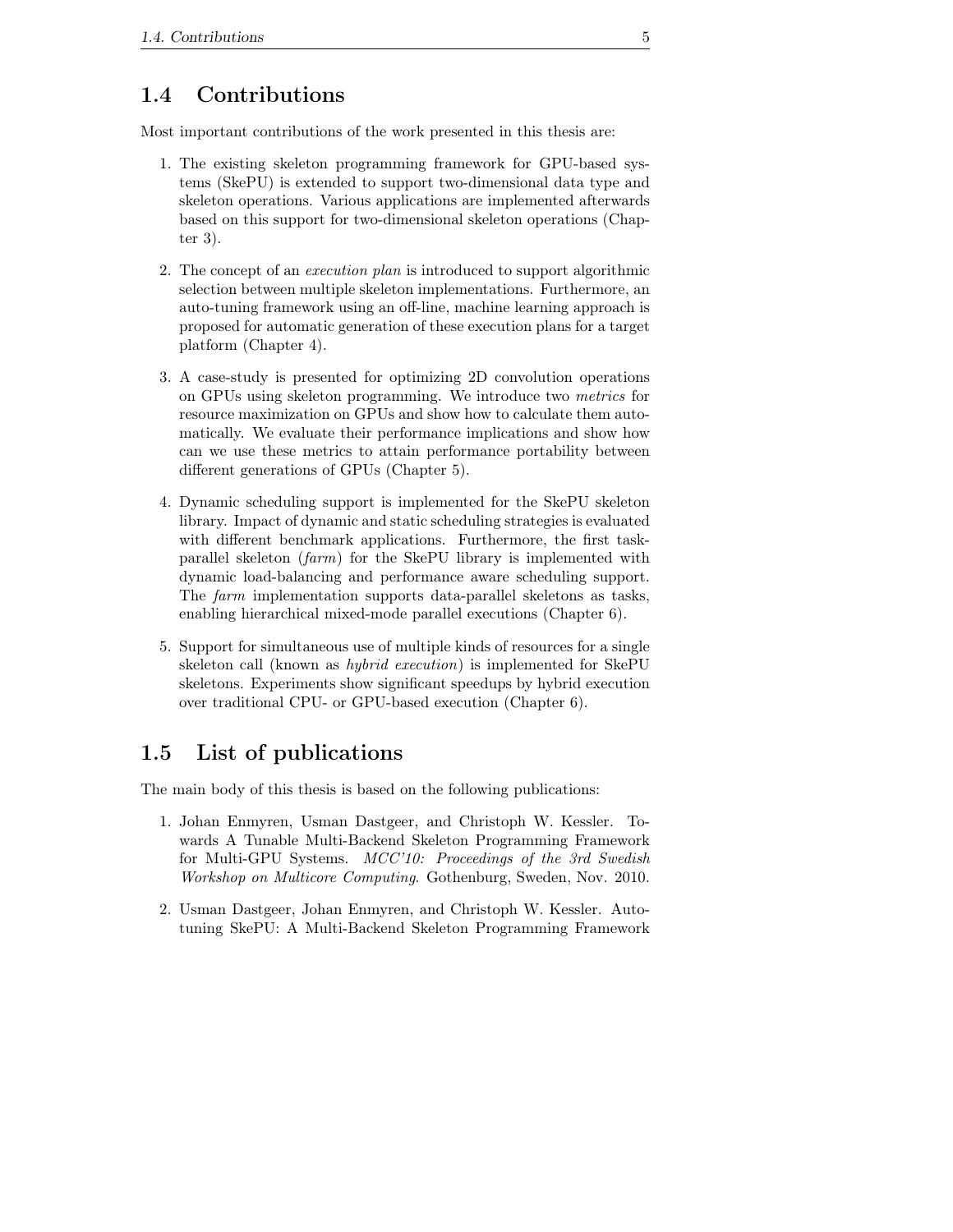for Multi-GPU Systems. *IWMSE'11:* In Proceeding of the 4th international workshop on Multicore software engineering. ACM, New York, USA, 2011.

- 3. Usman Dastgeer, Christoph W. Kessler and Samuel Thibault. Flexible runtime support for efficient skeleton programming on hybrid systems. Accepted for presentation: ParCo'11: International Conference on Parallel Computing. Ghent, Belgium, 2011.
- 4. Usman Dastgeer and Christoph W. Kessler. A performance-portable generic component for 2D convolution on GPU-based systems. Submitted: MCC'11: Fourth Swedish Workshop on Multicore Computing. Linköping, Sweden, 2011.
- 5. Christoph W. Kessler, Sergei Gorlatch, Johan Enmyren, Usman Dastgeer, Michel Steuwer, and Philipp Kegel. Skeleton Programming for Portable Many-Core Computing. In: S. Pllana and F. Xhafa, eds., Programming Multi-Core and Many-Core Computing Systems, Wiley-Blackwell, New York, USA, 2011 (to appear).

The mapping between the preceding publication list and thesis chapters is as follows: Publication 1 and 2 maps to text in Chapter 4; Publication 3 and 4 maps to text in Chapter 6 and Chapter 5 respectively. Publication 5 maps to most of the text in Chapter 3.

## 1.6 Thesis outline

The rest of the thesis is organized as follows:

- Chapter 2 introduces technical background concepts that are important for understanding the remainder of the thesis.
- Chapter 3 presents the SkePU skeleton programming framework for GPU-based systems.
- Chapter 4 presents our work on auto-tuning the algorithmic choice between different skeleton implementations in SkePU.
- Chapter 5 contains a case-study that shows usage of parametric machine models to achieve limited performance portability for 2D convolution operations.
- Chapter 6 describes our work on achieving dynamic scheduling and hybrid execution support for SkePU. It also explains our implementation of the farm skeleton with dynamic scheduling support.
- Chapter 7 discusses related work.
- Chapter 8 lists some future work.
- Chapter 9 concludes the thesis.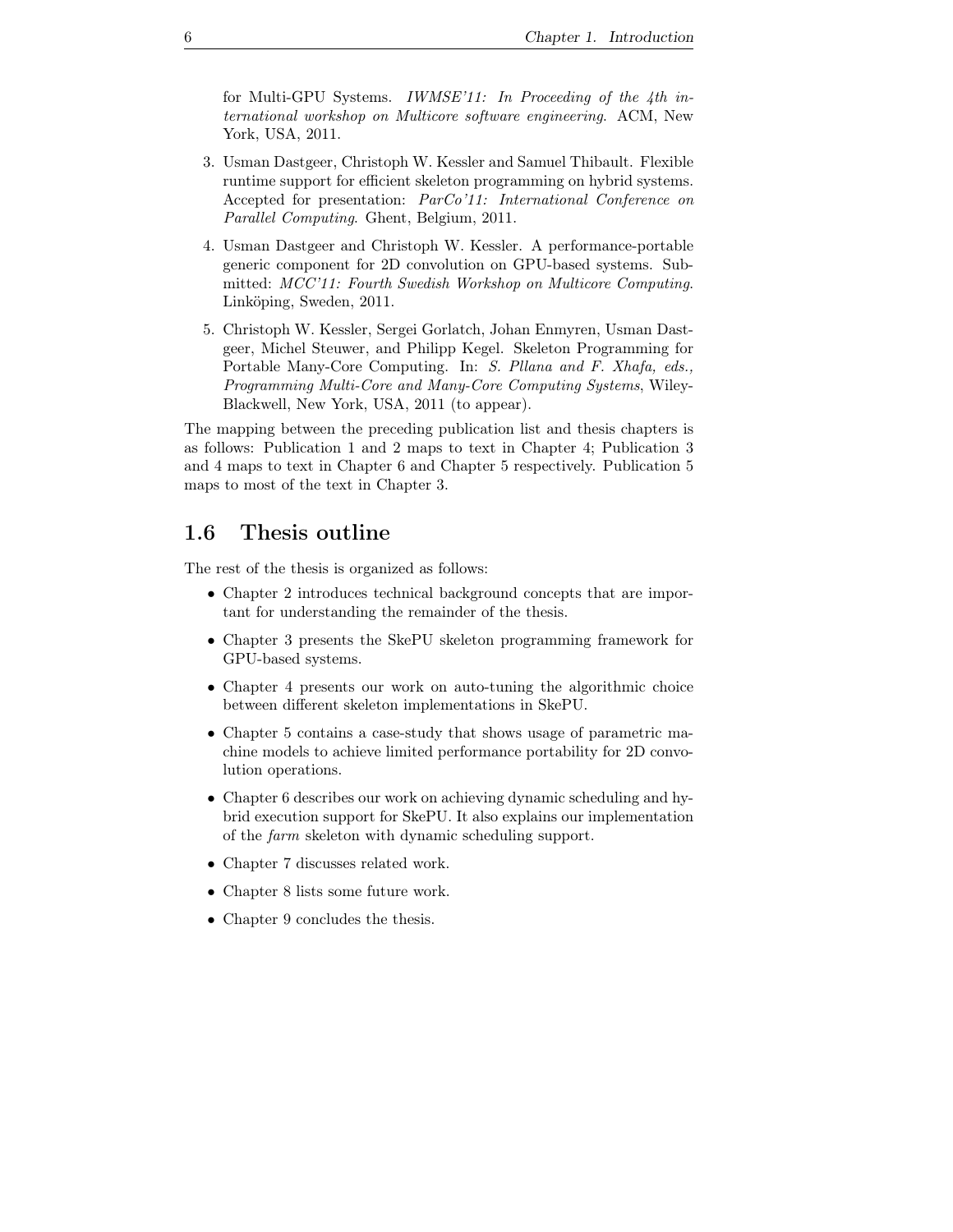## Chapter 2

## Background

This chapter contains a brief description of CUDA and OpenCL programming with NVIDIA GPUs.

## 2.1 Programming NVIDIA GPUs

Traditionally, GPUs were designed and used for graphics and image processing applications only. This is because of their highly specialized hardware pipeline which suited graphics and similar applications, made it difficult to use them for general-purpose computing. However, with the introduction of programmable shaders and high-level programming models such as CUDA, more and more applications are being implemented with GPUs [67]. One of the big differences between a traditional CPU and a GPU is the difference between how they use the chip-area. A CPU, as a multi-tasking generalpurpose processing device, uses lot of its chip area for other circuitry than arithmetic computations, such as caching, speculation and flow control. This helps it in performing a variety of different tasks at a high speed and also in reducing latency of sequential computations. The GPU, on the other hand, devotes much more space on the chip for pure floating-point calculations since it focuses on achieving high throughput by doing massively parallel computations. This makes the GPU very powerful on certain kinds of problems, especially those that have a data-parallel nature, preferably with much more computation than memory transfers [6].

In GPU computing, performance comes from creating a large number of GPU threads, possibly one thread for computing a single value. GPU threads are quite light-weight entities with zero context-switching overhead. This is quite different to CPU threads which are more coarse-grained entities and are usually quite few in numbers.

7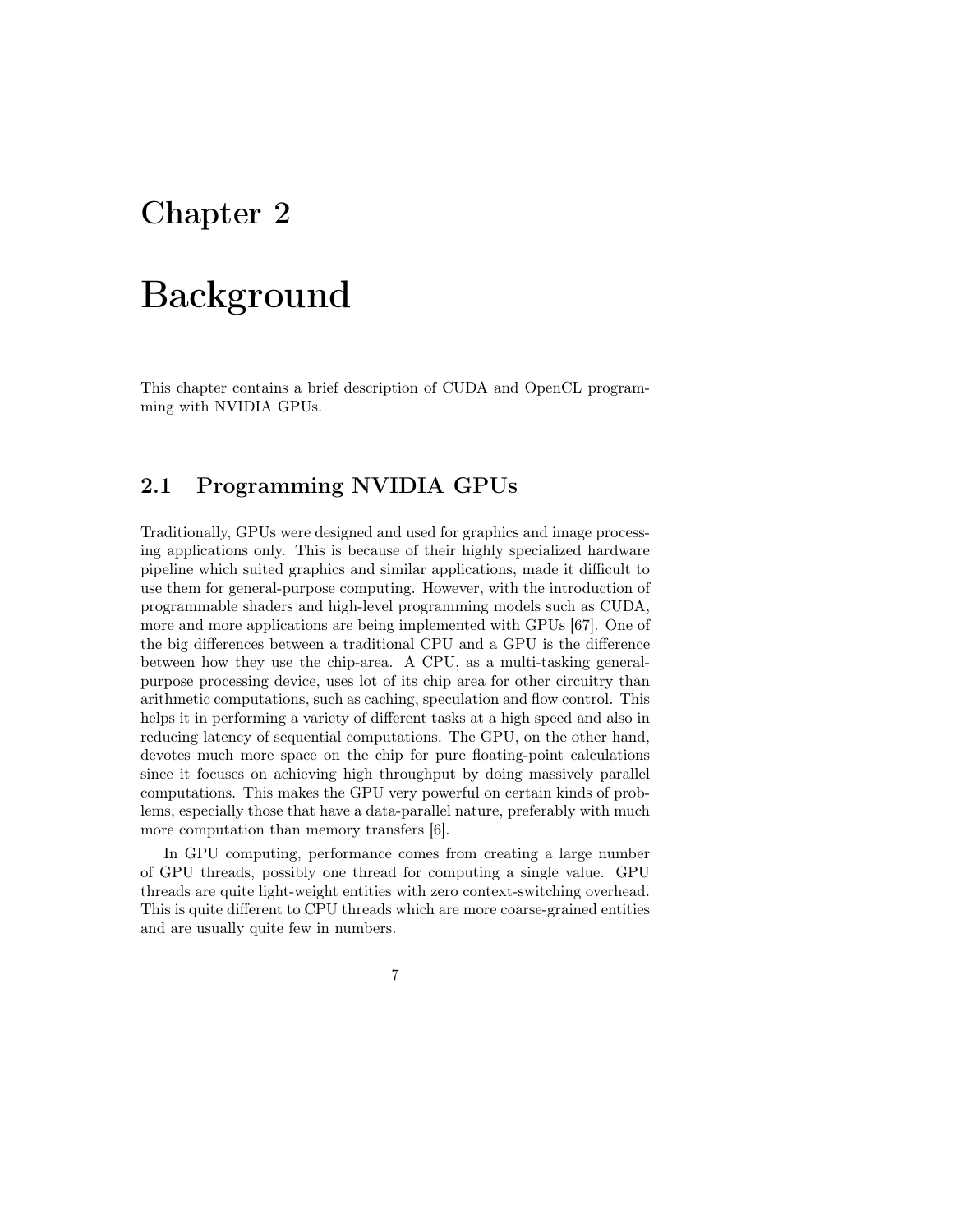### 2.1.1 CUDA

In 2006, NVIDIA released the first version of CUDA [67], a general purpose parallel computing architecture based on ANSI C, whose purpose was to simplify the application development for NVIDIA GPUs. CUDA versions 3.0 or higher support a big subset of  $C_{++}$  including templates, classes and inheritance which makes CUDA programming relatively easier in comparison to OpenCL which is a low level alternative to program heterogeneous architectures.

In CUDA, the program consists of *host* and *device* code, potentially mixed in a single file that can be compiled by the NVIDIA compiler nvcc, which internally uses a conventional  $C/C++$  compiler like  $GCC$  for compiling the host code. A CUDA program execution starts on a CPU (host thread); afterwards the host thread can invoke the device kernel code while managing movement of application data between host and device memory.

Threads in a CUDA kernel are organized in a 2-level hierarchy. At the top level, a kernel consists of a  $1D/2D$  grid of *thread-blocks* where each thread block internally contains multiple threads organized in either 1, 2 or 3 dimensions [67]. The maximum number of threads inside a single thread block ranges from 512 to 1024 depending upon the compute capability of a GPU. One or more thread blocks can be executed by a single compute unit called SM (Streaming Multiprocessor). The SMs do all the thread management and are able to switch threads with no scheduling overhead. Furthermore, threads inside a thread block can synchronize as they execute inside the same SM. The multiprocessor executes threads in groups of 32, called warps, but each thread executes with its own instruction address and register state, which allows for separate branching. It is, however, most efficient if all threads in one warp take the same execution path, otherwise the execution in the warp is sequentialized [6]. To measure effective utilization of computational resources of a SM, NVIDIA defined the warp occupancy metric. The *warp* occupancy is the ratio of active warps per SM to the maximum number of active warps supported for a SM on a GPU.

A CUDA program can use different types of memory. Global device memory is large but high latency memory that is normally used for copying input and output data to and from the main memory. Multiple accesses to this global memory from different threads in a thread block can be coalesced into a single larger memory access. However, the requirements for coalescing differ between different GPU architectures [6]. Besides global memory, each SM has an on-chip read/write *shared memory* whose size ranges from 16KB to 64KB between different generation of GPUs. It can be allocated at thread block level and can be accessed by multiple threads in a thread block, in parallel unless there is a bank conflict [6]. In the Fermi architecture, a part of the shared memory is used as L1 cache (configurable, either 16KB/48KB or  $48KB/16KB L1/shared-memory$ . Constant memory is a small read-only hardware-managed cache, supporting low latency, high speed access when all threads in a thread block access the same memory location. Moreover, each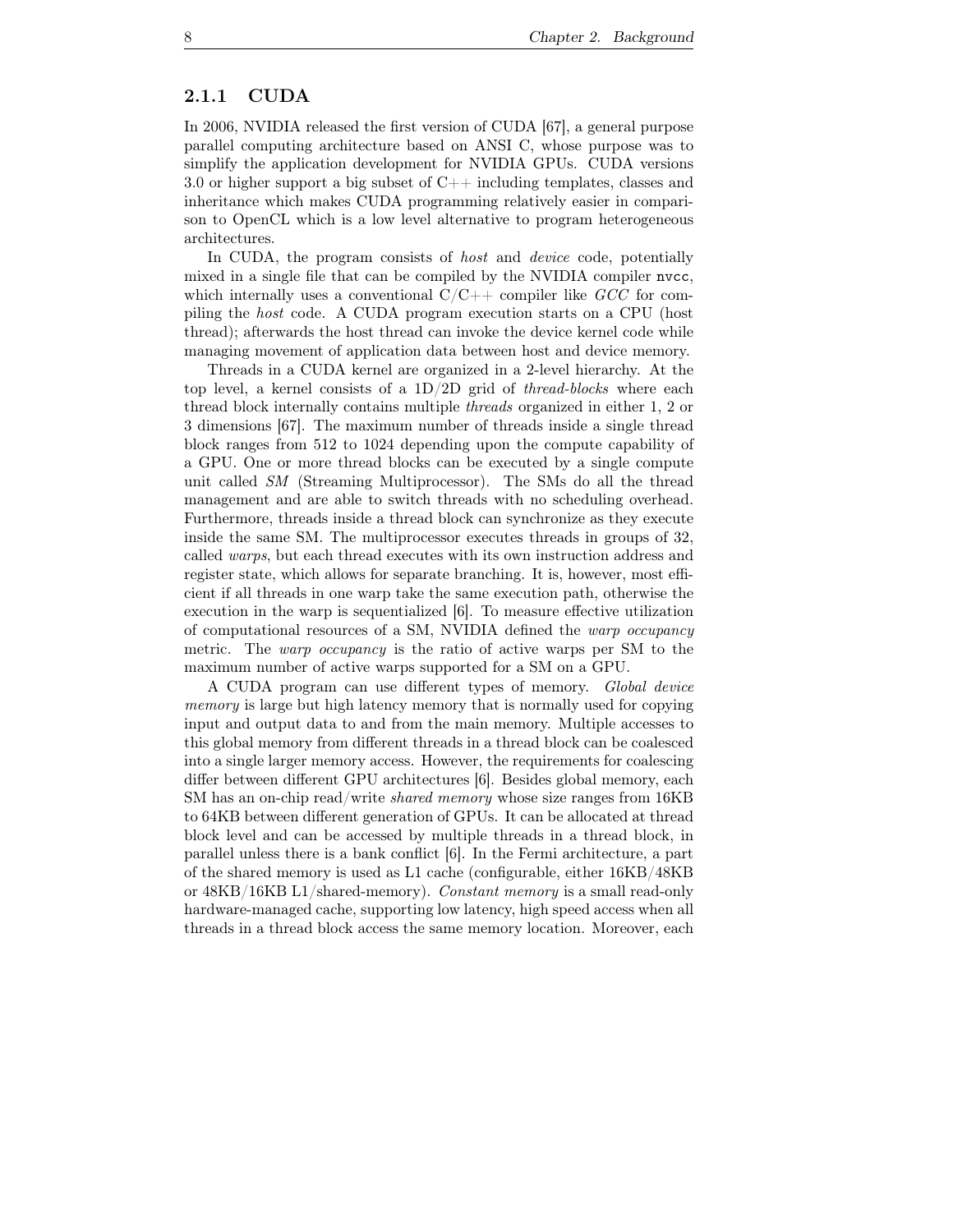SM has 8,192 to 32,768 32-bit general purpose registers depending upon the GPU architecture [6]. The register and shared memory usage by a CUDA kernel can be analyzed by compiling CUDA code using the nvcc compiler with the --ptxas-options -v option.

### 2.1.2 OpenCL

OpenCL (Open Computing Language) is an open low-level standard by the Khronos group [82] that offers a unified computing platform for modern heterogeneous systems. Vendors such as NVIDIA, AMD, Apple and Intel are members of the Khronos group and have released OpenCL implementations, mainly targeting their own compute architectures.

The OpenCL implementation by NVIDIA runs on all NVIDIA GPUs that support the CUDA architecture. Conceptually, the OpenCL programming style is very similar to CUDA when programming on NVIDIA GPUs as most differences only exist in naming of different concepts [68]. Using OpenCL, developers write compute kernels using a C-like programming language. However, unlike CUDA, the OpenCL code is compiled dynamically by calling the OpenCL API functions. At the first invocation, the OpenCL code is automatically uploaded to the OpenCL device memory. In principle, the code written in OpenCL should be portable (executable) on all OpenCL platforms (e.g. x86 CPUs, AMD and NVIDIA GPUs). However, in reality, certain modifications in the program code may be required while switching between different OpenCL implementations [41]. Furthermore, device-specific optimizations applied to an OpenCL code may negatively impact performance when porting the code to a different kind of OpenCL device [63, 41].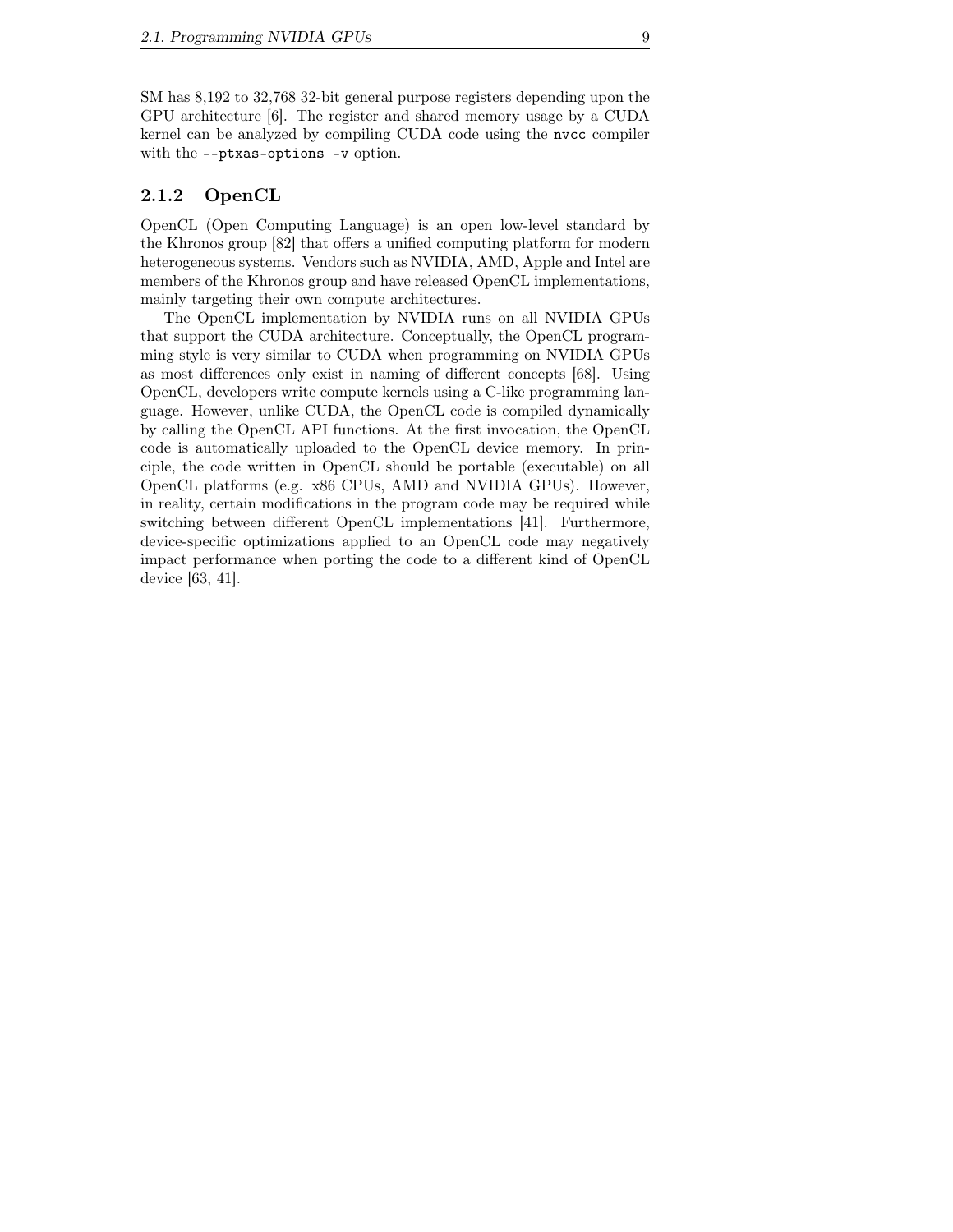## Chapter 3

## SkePU

In this chapter, we introduce SkePU - a skeleton programming framework for multicore CPU and multi-GPU systems which provides six data-parallel and one task-parallel skeletons, two container types, and support for execution on multi-GPU systems both with CUDA and OpenCL.

The first version of the SkePU library was designed and developed by Enmyren and Kessler [44], with support for one-dimensional data-parallel skeletons only. Since then, we have extended the implementation in many ways including support for a two-dimensional data-type and operations. Here, we present a unified view of the SkePU library based on its current development status.

In Section 3.1, we describe the SkePU library while in Section 3.2, we evaluate SkePU with two benchmark applications.

## 3.1 SkePU library

SkePU is a  $C_{++}$  template library that provides a simple and unified interface for specifying data- and task-parallel computations with the help of skeletons on GPUs using CUDA and OpenCL. The interface is also general enough to support other architectures, and SkePU implements both a sequential CPU and a parallel OpenMP backend.

## 3.1.1 User functions

In order to provide a simple way of defining functions that can be used with the skeletons regardless of the target architecture, SkePU provides a macro language where preprocessor macros expand, depending on the target selection, to the right kind of structure that constitutes the function. The SkePU user functions generated from a macro based specification are basically a struct with member functions for CUDA and CPU, and strings

10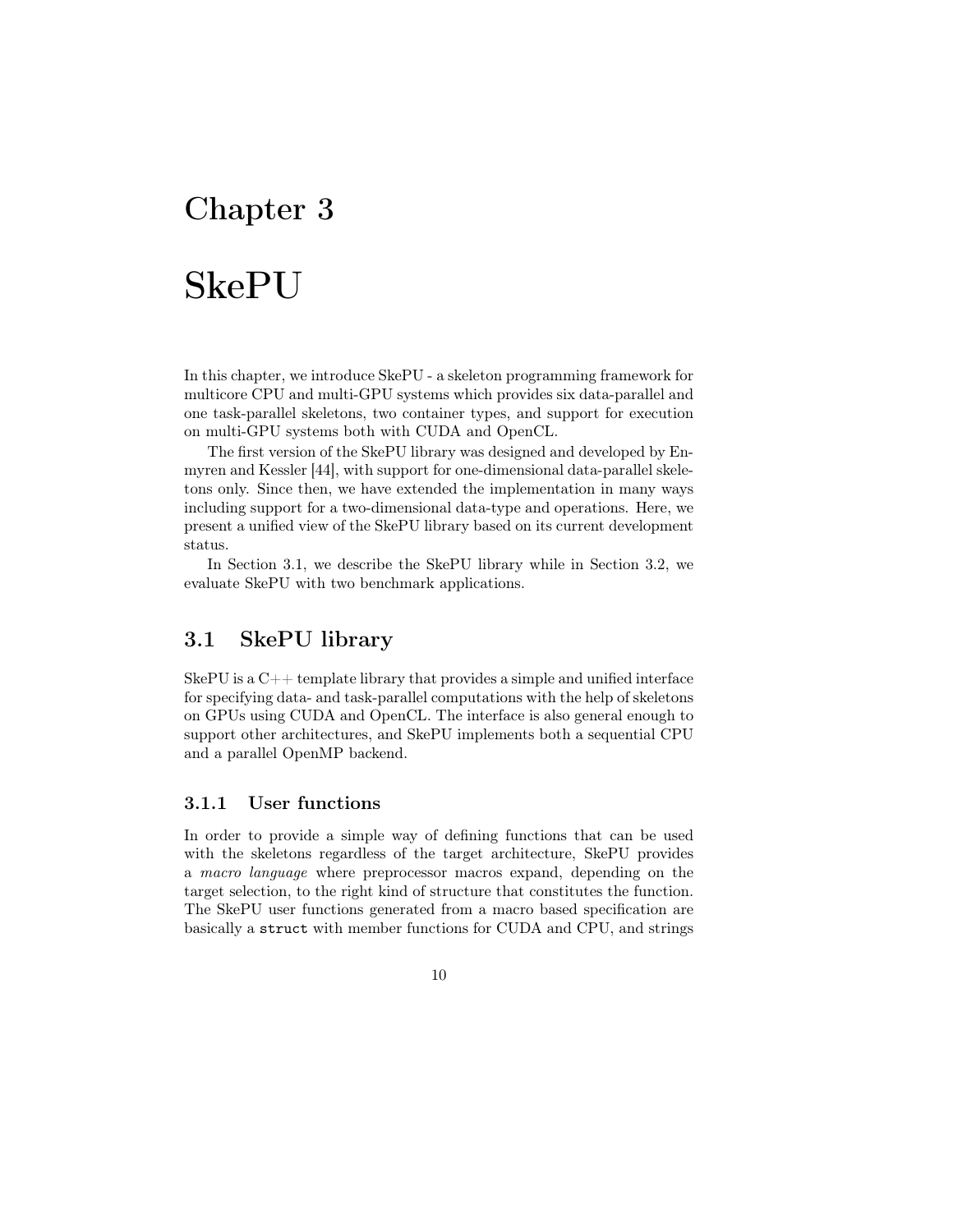```
BINARY_FUNC(plus_f, double, a, b,
    return a+b;
\lambda\frac{7}{2} EXPANDS TO: ====>
                                       struct plus_f
                                        {
                                            skepu::FuncType funcType;
                                            std::string func_CL;
                                            std::string funcName_CL;
                                            std::string datatype_CL;
                                            plus_f()
                                            {
                                                funcType = skepu::BINARY;
                                                funcName_CL.append("plus_f");
                                                datatype_CL.append("double");
                                                func_CL.append(
                                                "double plus_f(double a, double b)\n"
                                                "{\n"
                                                    return a+b; \n\frac{n}{m}"}\n");
                                            }
                                            double CPU(double a, double b)
                                            {
                                                return a+b;
                                            }
                                            __device__ double CU(double a, double b)
                                            {
                                                return a+b;
                                            }
                                       };
```
Figure 3.1: User function, macro expansion.

for OpenCL. Figure 3.1 shows one of the macros and its expansion, and Listing 3.1 lists all macros available in the current version of SkePU.

## 3.1.2 Containers

To support skeleton operations, SkePU includes an implementation for the Vector and Matrix containers. The containers are defined in the skepu namespace.

#### 1D Vector data type

The Vector container represents a vector/array type, designed after the STL container vector. Its implementation uses the STL vector internally, and its interface is mostly compatible with the STL vector. For instance,

```
skepu::Vector<double> input(100,10);
```
creates a vector of size 100 with all elements initialized to 10.

### 2D Matrix data type

The Matrix container represents a 2D array type and internally uses contiguous memory to store its data in a row-major order. Its interface and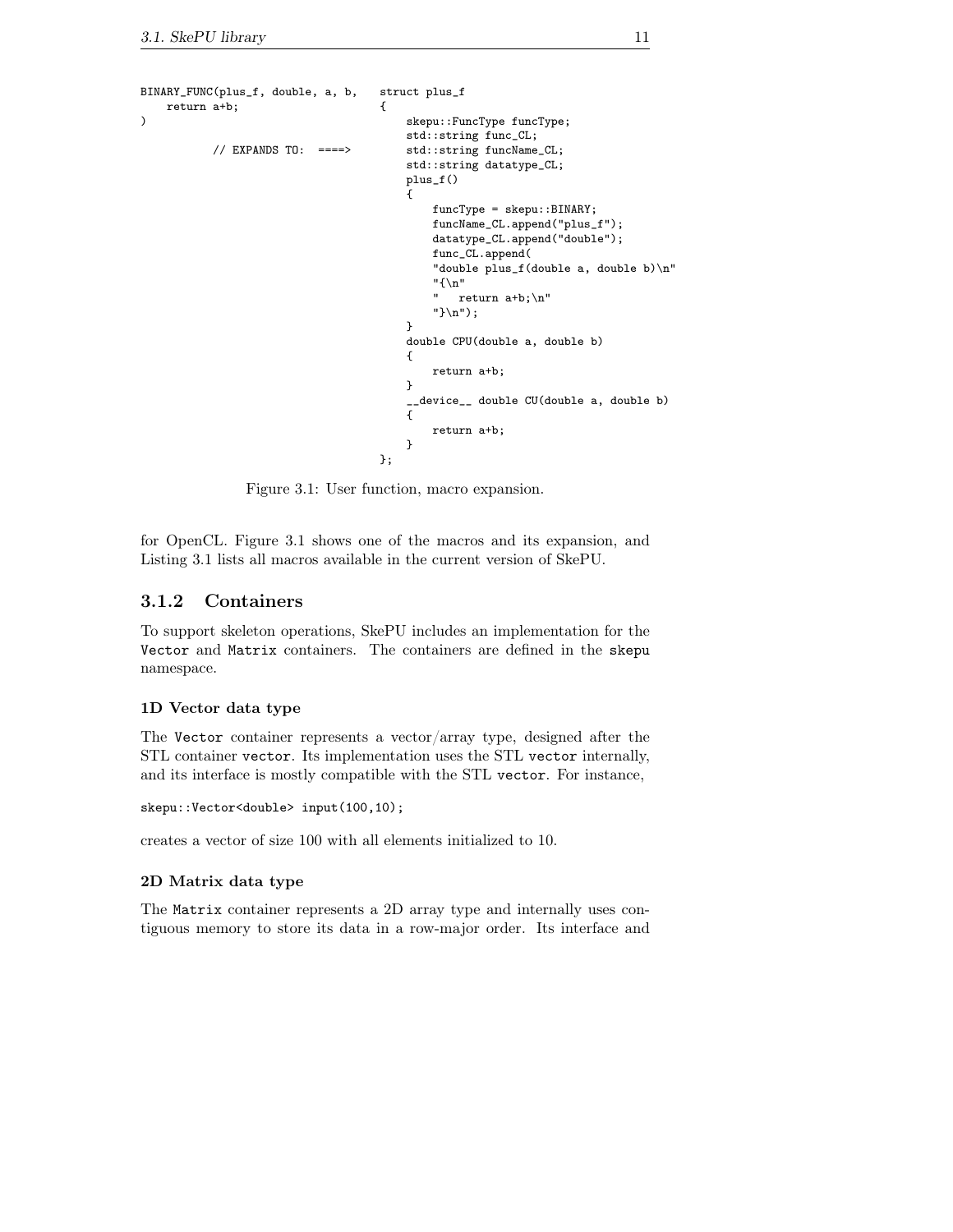```
1 UNARY_FUNC ( name , type1 , param1 , func )
2 UNARY_FUNC_CONSTANT ( name , type1 , param1 , const1 , func )
3 BINARY_FUNC ( name , type1 , param1 , param2 , func )
4 BINARY_FUNC_CONSTANT ( name , type1 , param1 , param2 , \
5 const1 , func )
6 TERNARY_FUNC ( name , type1 , param1 , param2 , param3 , func )
7 TERNARY_FUNC_CONSTANT ( name , type1 , param1 , param2 , \
8 param3 , const1 , func )
  9 OVERLAP_FUNC ( name , type1 , over , param1 , func )
10 OVERLAP_FUNC_STR ( name , type1 , over , param1 , stride , func )
11 OVERLAP_DEF_FUNC ( name , type1 )
12 ARRAY_FUNC (name, type1, param1, param2, func)
13 ARRAY_FUNC_MATR (name, type1, param1, param2, func)
14 ARRAY_FUNC_MATR_CONST (name, type1, param1, param2, const1,
       const2 , func )
```
Listing 3.1: Available macros.

behavior is similar to the SkePU Vector but with some additions and variations. It provides methods to access elements by row and column index. Furthermore, it provides an iterator for row-wise access, while for columnwise access, it uses matrix transpose to provide read only access. A 50x50 matrix with all elements initialized to value 10 can be created as follows:

skepu::Matrix<double> input(50,50,10);

It also provides operations to resize a matrix and split the matrix into submatrices.

#### 3.1.3 Skeletons

SkePU provides Map, Reduce, MapReduce, MapOverlap, MapArray and Scan skeletons with sequential CPU, OpenMP, CUDA and OpenCL implementations. The task-parallel skeleton (Farm) is currently implemented with the support of the StarPU runtime system (see Chapter 6). A program using SkePU needs to include the SkePU header file(s) for skeleton(s) and container(s) used in the program that are defined under the namespace skepu.

In the object-oriented spirit of  $C++$ , the skeleton functions in SkePU are represented by objects. By overloading operator() they can be made to behave in a way similar to regular functions. All of the skeletons contain member functions representing each of the different implementations, CUDA, OpenCL, OpenMP and CPU. The member functions are called CU, CL, OMP and CPU respectively. If the skeleton is called with operator $()$ , the library decides which one to use depending on the execution plan used (see Section 4.2). In the OpenCL case, the skeleton objects also contain the necessary code generation and compilation procedures. When a skeleton is instantiated, it creates an environment to execute in, containing all available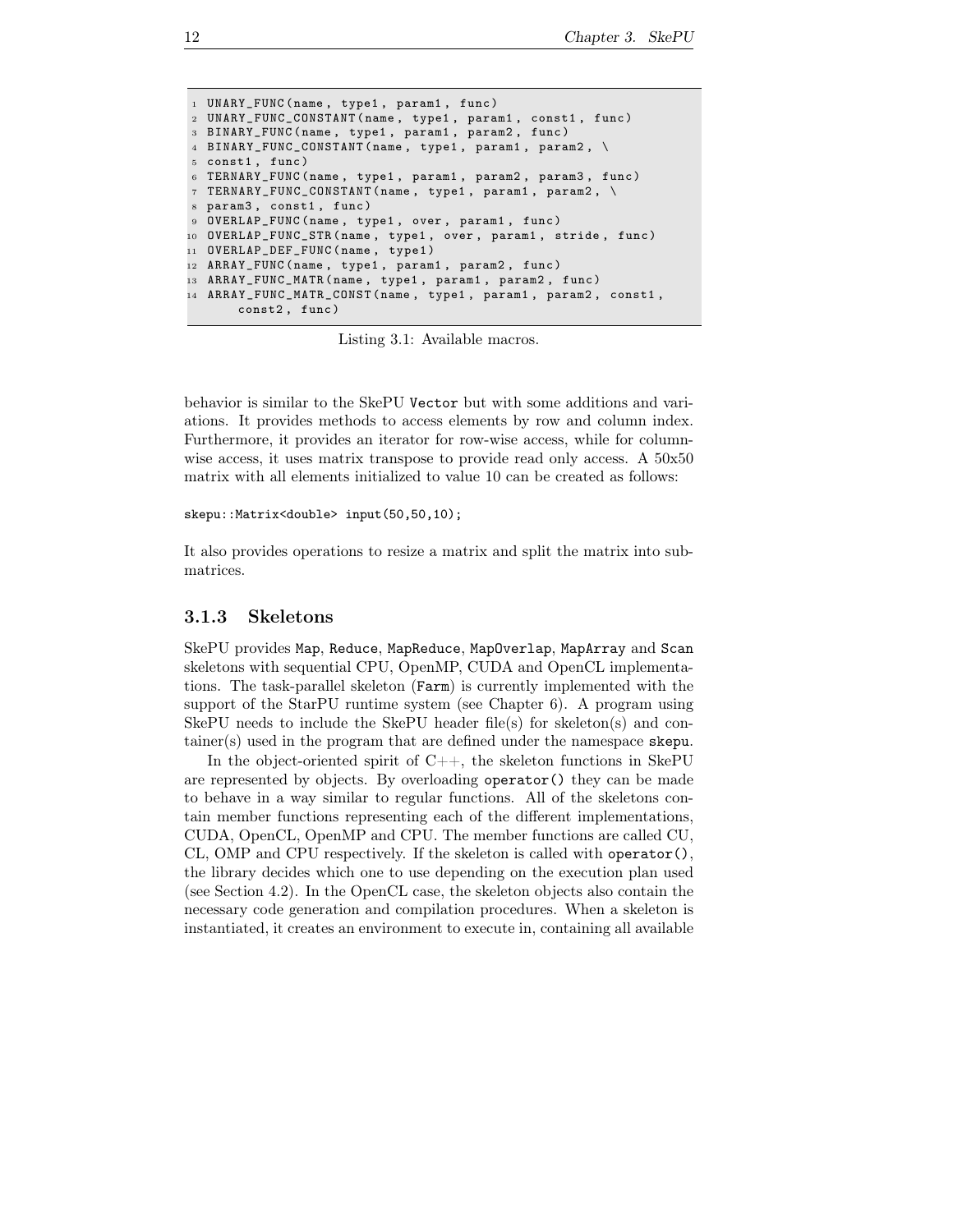OpenCL or CUDA devices in the system. This environment is created as a singleton so that it is shared among all skeletons in the program.

The skeletons can be called with whole containers as arguments, doing the operation on all elements of the container. Another way to call them is with iterators, where a start iterator and an end iterator are provided instead, which makes it possible to only apply the skeleton on parts of a container.

As an example, the following code excerpt

```
skepu::Reduce<plus_f> globalSum(new plus_f);
```
shows how a skeleton instance called globalSum is created by instantiating the Reduce skeleton with the user function plus\_f (as described in Listing 3.3) as a parameter. In the current version of SkePU it needs to be provided both as a template parameter and as a pointer to an instantiated version of the user function (remember that the user functions are in fact structs). Below is a short description of each of the skeletons.

```
1 #include <iostream>
2
3 # include " skepu / matrix .h"
4 #include "skepu/map.h"
 5
6 UNARY_FUNC ( square_f , int , a ,
\begin{array}{cc} 7 & \text{return } a \ast a; \\ 8 & \end{array}\rightarrow9
10 int main ()
11 {
12 skepu:: Map < square_f > square (new square_f);
13
14 skepu:: Matrix < int > m(5, 5, 3);
15 skepu:: Matrix < int > r(5, 5);
16
17 square (m, r);
18
19 std:: cout << " Result: " << r << " \n";
20
21 return 0;
22 }
23
24 // Output
25 // Result:
26 9 9 9 9 9
27 9 9 9 9 9
28 9 9 9 9 9
29 9 9 9 9 9
30 9 9 9 9 9
```
Listing 3.2: A Map example.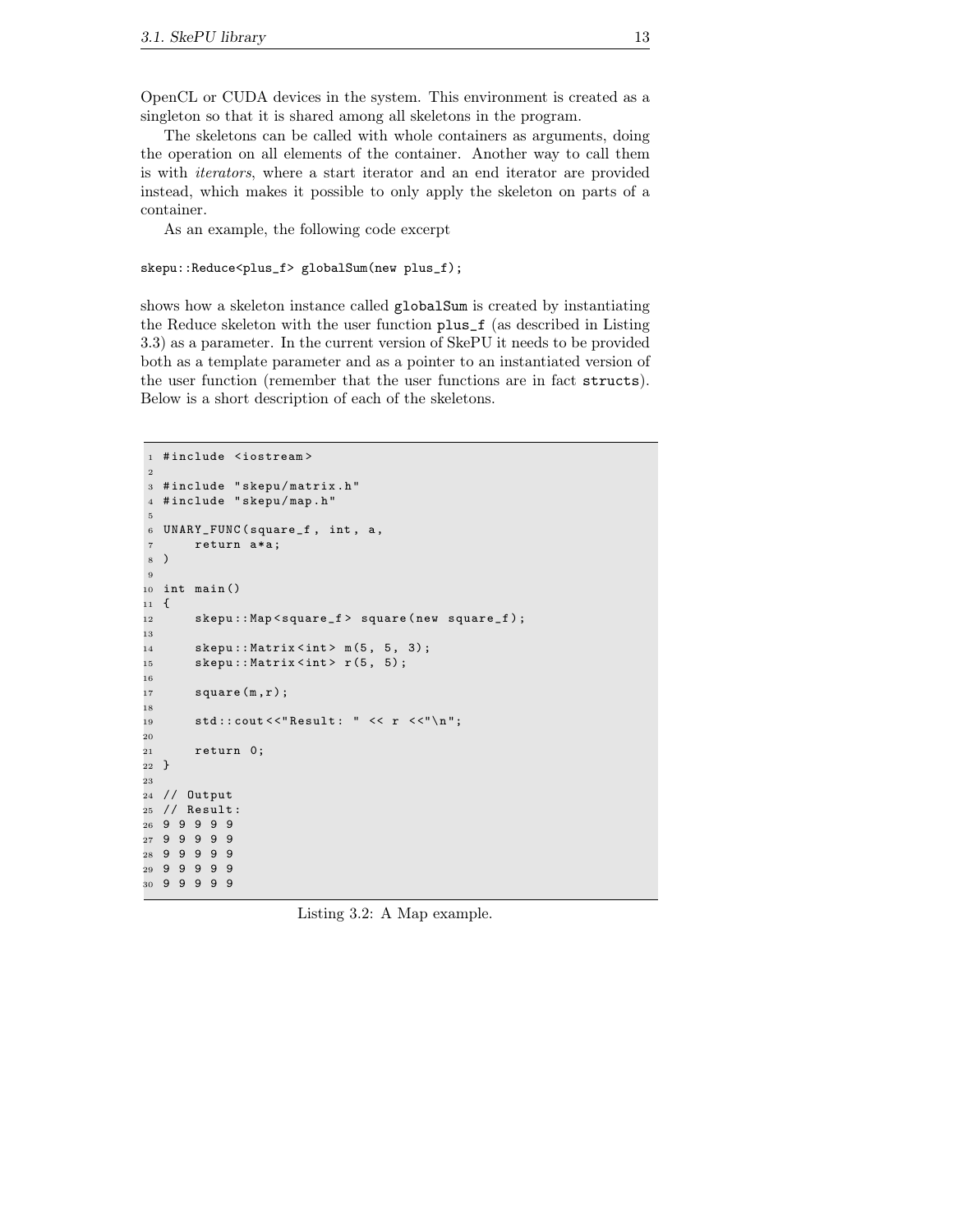#### Map

Map is a well-known data-parallel skeleton, defined as follows:

• For vector operands, every element in the result vector  $r$  is a function f of the corresponding elements in one or more input vectors  $v_1 \ldots v_k$ . The vectors have length N. A more formal way to describe this operation is:

$$
r[i] = f(v_1[i], \dots, v_k[i]) \,\forall i \in \{1, \dots, N\}
$$

• For matrix operands, every element in the result matrix  $r$  is a function f of the corresponding elements in one or more input matrices  $m_1 \ldots m_k$ . For matrix operands of size  $R \times C$ , where R and C are the number of rows and the number of columns respectively, Map is formally defined as:

$$
r[i, j] = f(m_1[i, j], \dots, m_k[i, j]) \,\forall i \in \{1, \dots, R\}, j \in \{1, \dots, C\}.
$$

In SkePU, the number of input operands  $k$  is limited to a maximum of three  $(k \leq 3)$ . An example of Map, which calculates a result matrix as the element-wise square of one input matrix, is shown in Listing 3.2. The output is shown as a comment at the end. A Map skeleton with the name square and the user function square\_f is instantiated and is then applied to input matrix m with result in matrix r.

```
1 # include < iostream >
2
3 # include " skepu / matrix .h"
4 #include "skepu/reduce.h"
5
6 BINARY_FUNC ( plus_f , float , a , b ,
7 return a+b ;
8 )
9
10 int main ()
11 {
12 skepu :: Reduce < plus_f > globalSum ( new plus_f ) ;
13
14 skepu:: Matrix <float > m(25, 40, (float) 3.5);
15
16 float r = globalSum(m);
17
18 \quad std:: cout << " Result: " << r << "\n";
19
20 return 0;
21 }
22 // Output
23 // Result : 3500
```
Listing 3.3: An example of a reduction with  $+$  as operator.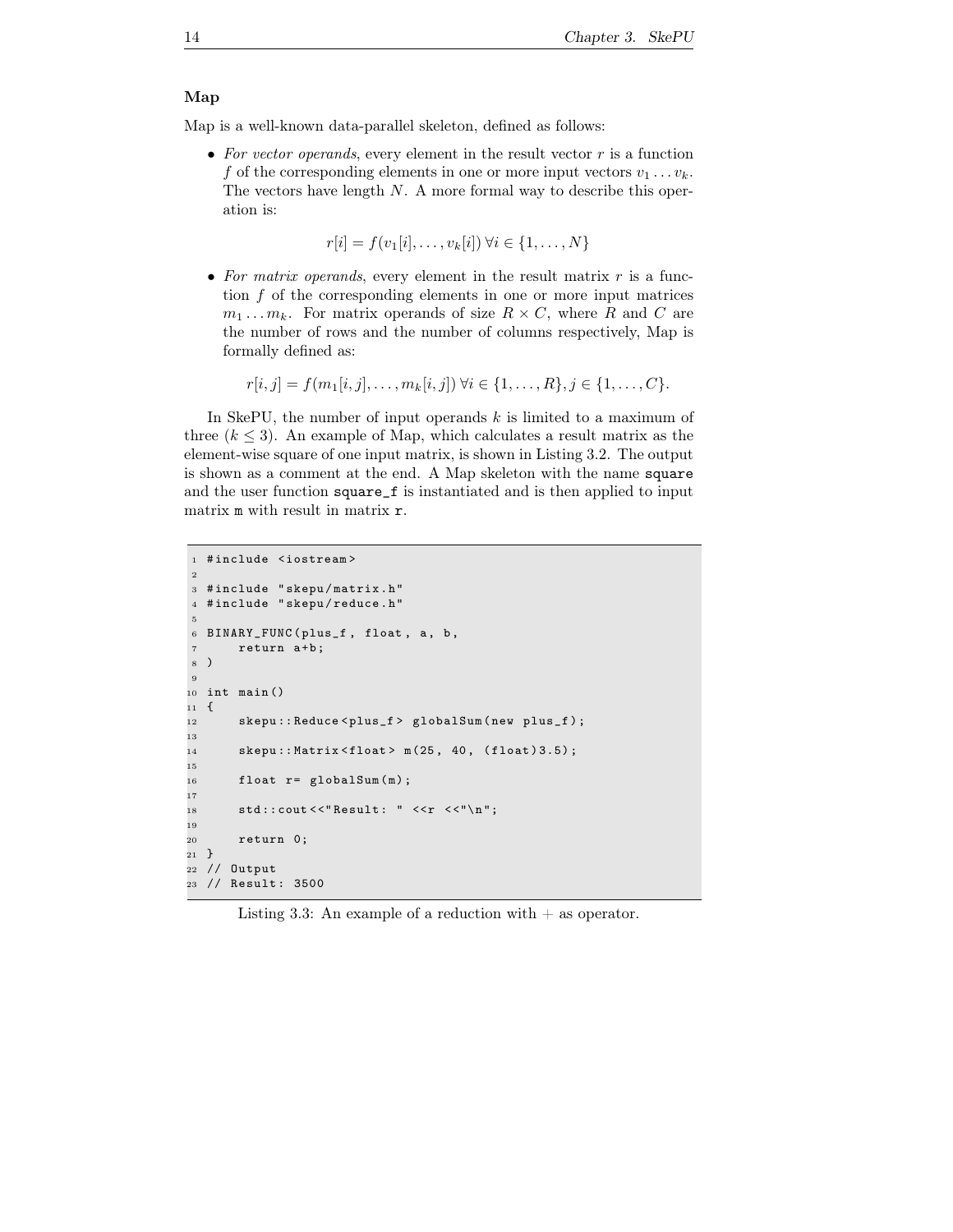#### Reduce

Reduction is another common data-parallel skeleton:

• For a vector operand, a scalar result  $r$  is computed by applying a commutative associative binary operator ⊕ between each element in the vector  $v$ . Formally:

$$
r = v[1] \oplus v[2] \oplus \ldots \oplus v[N].
$$

• For a matrix operand, the reduction is currently implemented for computing a scalar result  $r$  by applying a commutative associative binary operator  $\oplus$  between each element in the matrix m. Formally:

 $r = m[1, 1] \oplus m[1, 2] \oplus \ldots \oplus m[R, C - 1] \oplus m[R, C].$ 

The future work includes implementation of reduction for a  $R \times C$ matrix where an output vector of size  $R$  and  $C$  is produced instead of a scalar value for row-wise and column-wise reduction respectively.

```
1 #include <iostream>
2
3 # include " skepu / vector .h"
4 # include " skepu / mapreduce . h "
5
6 BINARY_FUNC ( plus_f , double , a , b ,
\begin{array}{cc} 7 & \text{return } a+b \; ; \\ 8 & \end{array}\rightarrow9
10 BINARY_FUNC(mult_f, double, a, b,
11 return a*b;
12 )
13
14 int main ()
15 {
16 skepu :: MapReduce < mult_f , plus_f > dotProduct ( new mult_f ,
17 new plus_f);
18
19 skepu :: Vector < double > v1 (500 ,4) ;
20 skepu :: Vector < double > v2 (500 ,2) ;
21
22 double r = dotProduct(v1, v2);23
24 std:: cout << "Result: " << r << "\n";
25
26 return 0;
27 }
28
29 // Output
30 // Result : 3000
```
Listing 3.4: A MapReduce example that computes the dot product.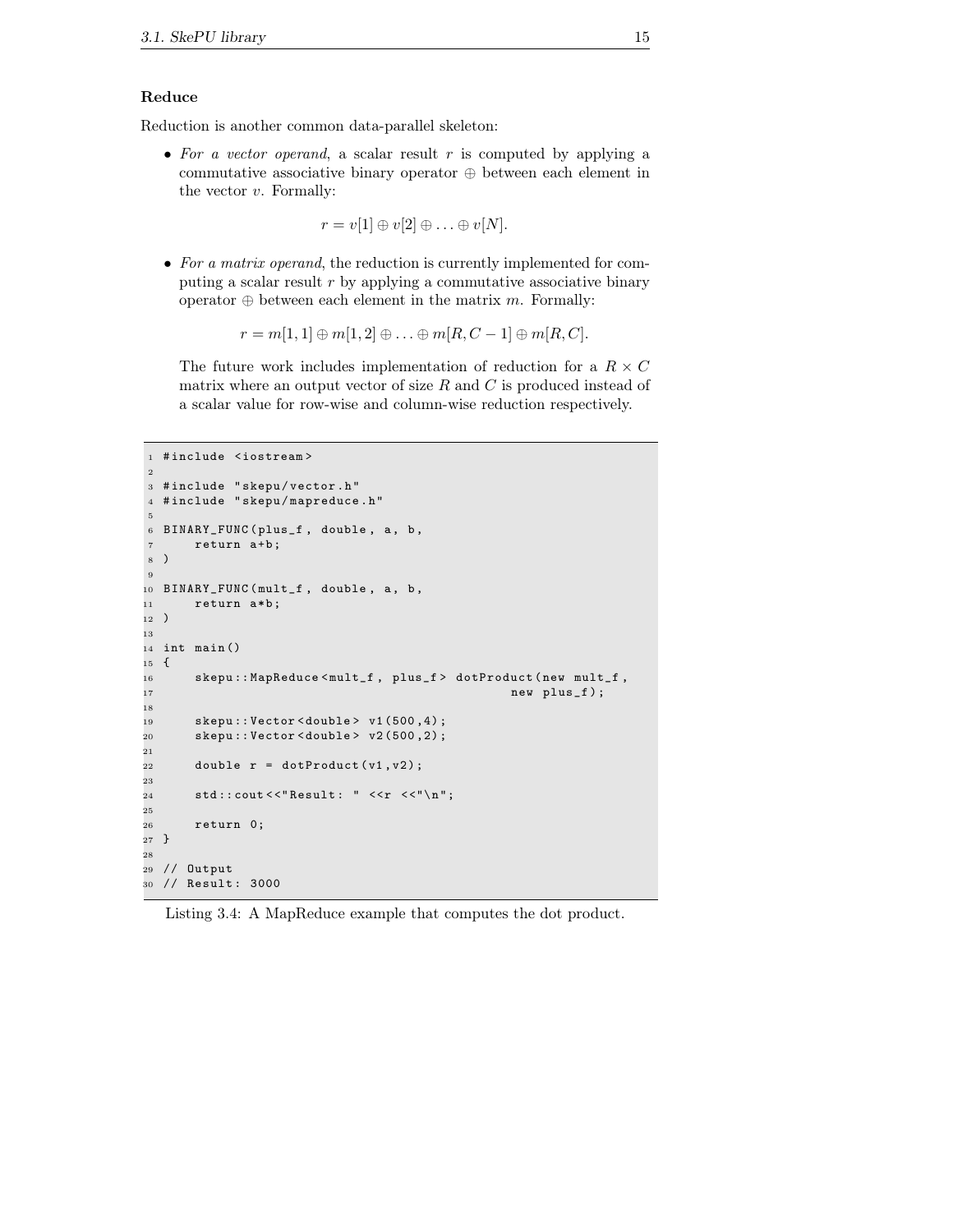Listing 3.3 shows the global sum computation of an input matrix using the Reduce skeleton where reduction is applied using  $+$  as operator. The syntax of skeleton instantiation is the same as before but note that when calling the Reduce skeleton in the line float  $r = \text{globalSum}(m)$  the scalar result is returned by the function rather than returned in a parameter.

#### MapReduce

MapReduce is basically just a combination of the two above: It produces the same result as if one would first Map one or more operands to a result operand, then do a reduction on that result. The operands can be either vector  $(v_1 \ldots v_k)$  or matrix  $(m_1 \ldots m_k)$  objects, where  $k \leq 3$  as described above. Formally:

For vectors:

$$
r = f(v_1[1], \ldots, v_k[1]) \oplus \ldots \oplus f(v_1[N], \ldots, v_k[N])
$$

For matrices:

 $r = f(m_1[1, 1], \ldots, m_k[1, 1]) \oplus \ldots \oplus f(m_1[R, C], \ldots, m_k[R, C])$ 

The  $r$  is output, a scalar value in this case. MapReduce is provided since it combines the mapping and reduction in the same computation kernel and therefore speeds up the calculation by avoiding some synchronization that is needed in case of applying Map and Reduce separately.

The MapReduce skeleton is instantiated in a way similar to the Map and Reduce skeletons, but it takes two user functions as parameters, one for mapping and one for reduction. Listing 3.4 shows computation of the dot product using the MapReduce skeleton for vector operands. A MapReduce skeleton instance with the name dotProduct is created which maps two input vectors with mult\_f and then reduces the result with plus\_f, producing a scalar value which is the dot product of the two input vectors.

### MapOverlap

The higher order function MapOverlap is a variation of the Map skeleton:

• For vector operands, each element  $r[i]$  of the result vector r is a function of several adjacent elements of one input vector  $v$  that reside within a certain constant maximum distance  $d$  from  $i$  in the input vector. The number of these elements is controlled by the parameter overlap( $d$ ). Formally:

$$
r[i] = f(v[i-d], v[i-d+1], \dots, v[i+d]) \,\forall i \in \{1, \dots, N\}.
$$

The edge policy, how MapOverlap behaves when a read outside the array bounds is performed, can be either cyclic or constant. When cyclic, the value is taken from the other side of the array within distance d, and when constant, a user-defined constant is used. When nothing is specified, the default behavior is constant with 0 as value.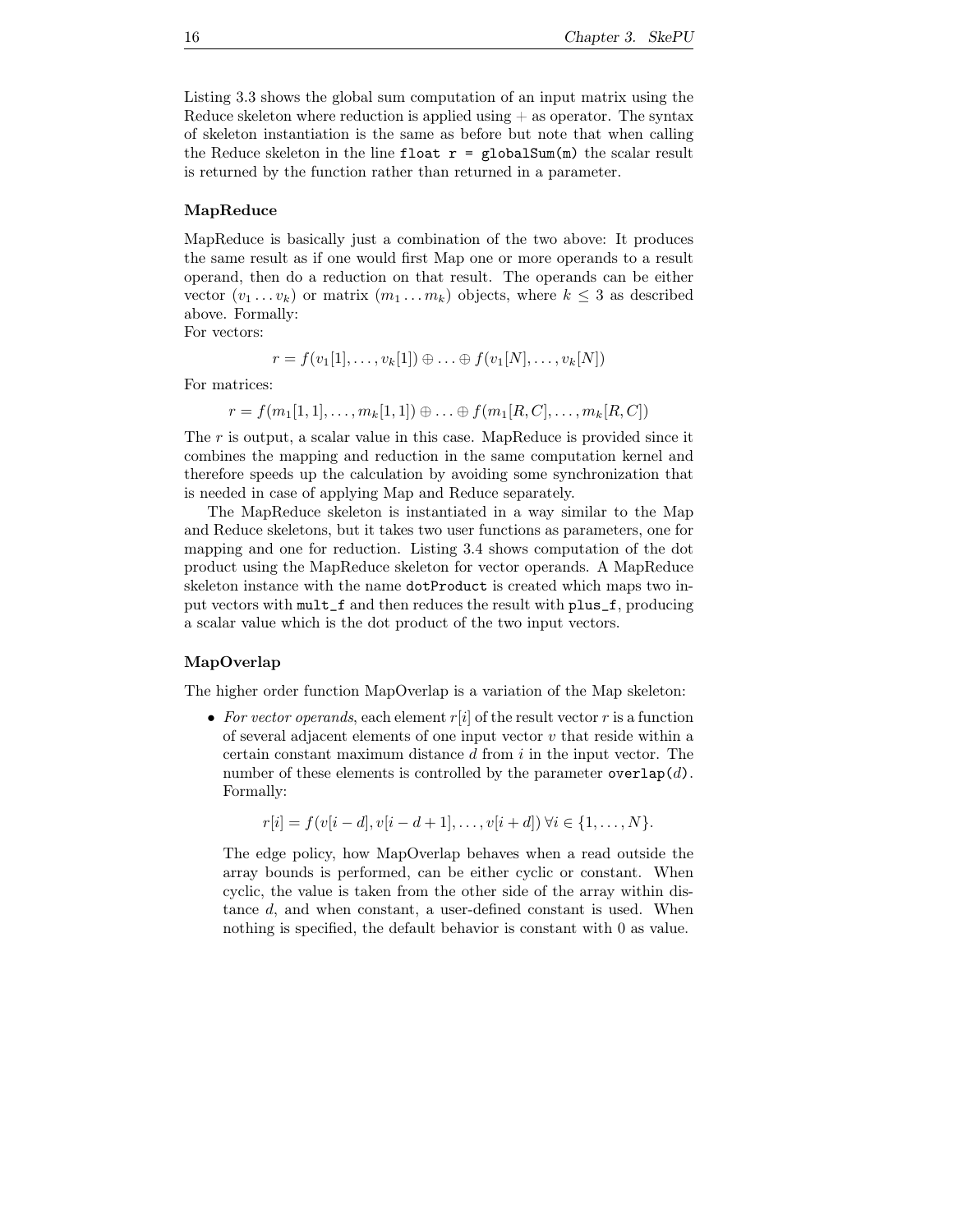

Figure 3.2: Difference between 2D MapOverlap with separable and nonseparable overlap.

• For matrix operands, MapOverlap (a.k.a. 2D MapOverlap) can be used to apply two-dimensional filters. To understand the 2D MapOverlap implementation, we first need to know about two-dimensional filters and their types.

Two-dimensional filters: In image processing [42, 51], a two-dimensional filter is specified as a matrix (also known as two-dimensional  $filter$  matrix) and can be either separable or non-separable. A twodimensional filter matrix  $F$  is called *separable* if it can be expressed as the outer product of two vectors, i.e. one row and one column vector  $(H \text{ and } V \text{ respectively}),$  as follows:

$$
F = H \times V
$$

The separability of a two-dimensional filter matrix can be determined by calculating the rank of the filter matrix, as a separable matrix should have a rank equal to 1. If not separable (i.e. the rank of the filter matrix is not equal to 1), the filter is called *non-separable* and is applied for each element in the filter matrix.

Determining separability of a filter matrix can be important as a separable matrix may require much less computations (i.e. multiply and add operations) to perform while yielding the same result. With a filter matrix F of size  $R \times C$ , the computational advantage of applying separable filter versus non-separable filter is: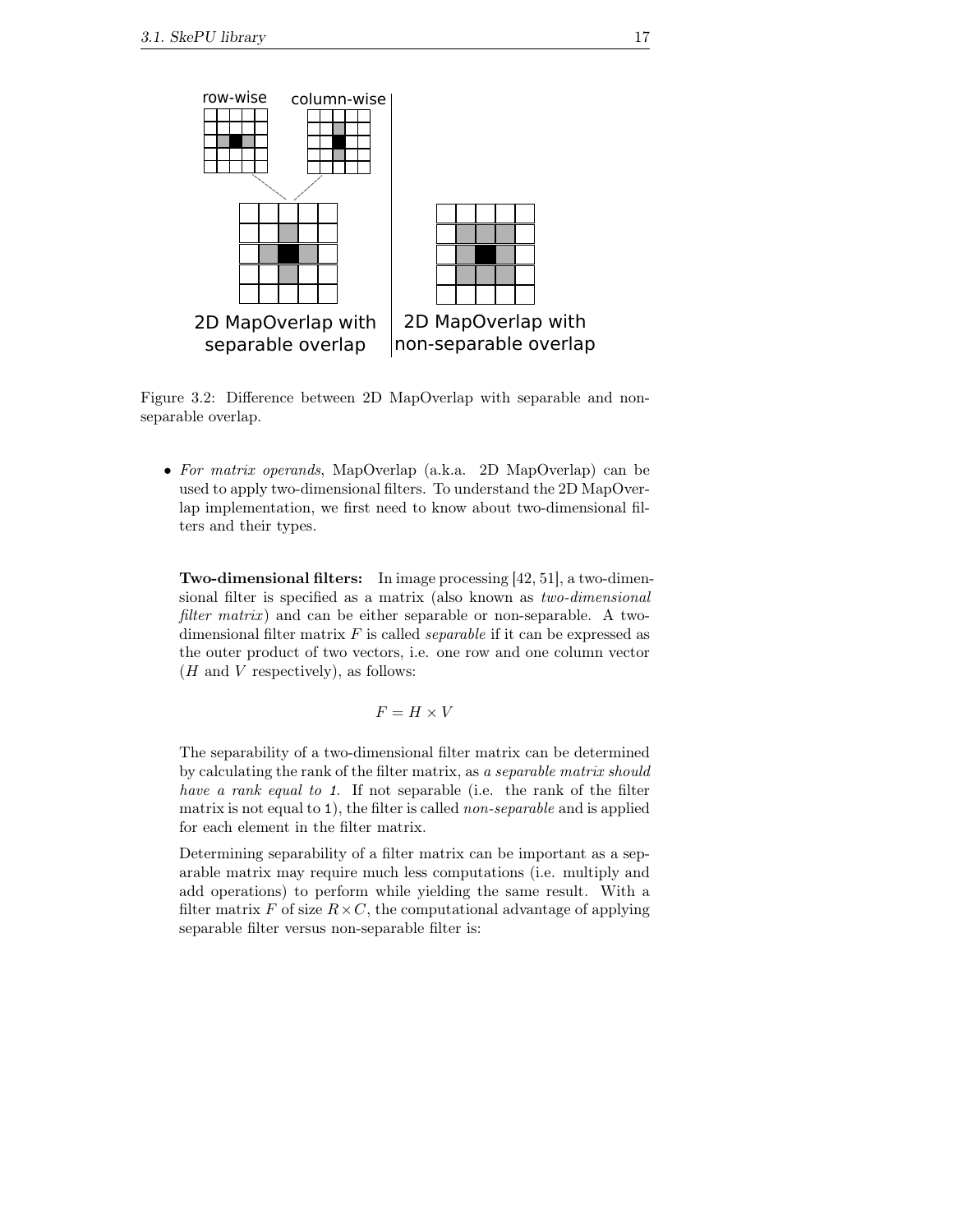$$
RC/(R+C)
$$

For instance, for a  $15 \times 15$  filter, a separable filter can result in 7.5 times less computations than a non-separable filter. For a detailed description of separable filters and how to calculate the two outer product vectors, we refer to [42, 51].

To support implementation of both separable and non-separable filters, we have designed two variations of the 2D MapOverlap skeleton.

2D MapOverlap with separable overlap: It can be used to apply two-dimensional separable filters by dividing the operation into two one-dimensional MapOverlap operations, i.e. row-wise and columnwise overlap. In row-wise overlap, each element  $r[i, j]$  of the result matrix  $r$  is a function of several row adjacent elements (i.e. in the same row) of one input matrix  $m$  that reside at a certain constant maximum distance from  $j$  in the input matrix. The number of these elements is controlled by the parameter  $overlap(d)$ . Formally:

$$
r[i,j] = f(m[i,j-d], m[i,j-d+1], \dots, m[i,j+d]) \,\forall i \in \{1, \dots, R\}, j \in \{1, \dots, C\}.
$$

In *column-wise* overlap, each element  $r[i, j]$  of the result matrix r is a function of several column adjacent elements (i.e. in the same column) of one input matrix  $m$  that reside at a certain constant maximum distance from i in the input matrix<sup>1</sup>. The number of these elements is controlled by the parameter  $overlap(d)$ . Formally:

$$
r[i,j] = f(m[i-d,j], m[i-d+1,j], \dots, m[i+d,j]) \,\forall i \in \{1, \dots, R\}, j \in \{1, \dots, C\}.
$$

There exists several application of this type of overlap, including Sobel kernel and two-dimensional Gaussian filter [51].

The edge policy can be cyclic or constant. In case of cyclic edge policy, for a row-wise (or column-wise) overlap, when a read outside the row (or column) bounds is performed, the value is taken from the other side of that row (or column) within distance d. In case of constant edge policy, a user-defined constant is used which is also the default option with 0 as value.

2D MapOverlap with non-separable overlap: It can be used to apply two-dimensional non-separable filters. The non-separable overlap implementation is different in two ways from the separable overlap implementation, as shown in Figure 3.2. First, the non-separable overlap cannot be divided into row-wise or column-wise overlap but rather

<sup>&</sup>lt;sup>1</sup>The actual access distance between matrix elements could be different; for example, if a matrix is stored row-wise but adjacency is defined in terms of columns.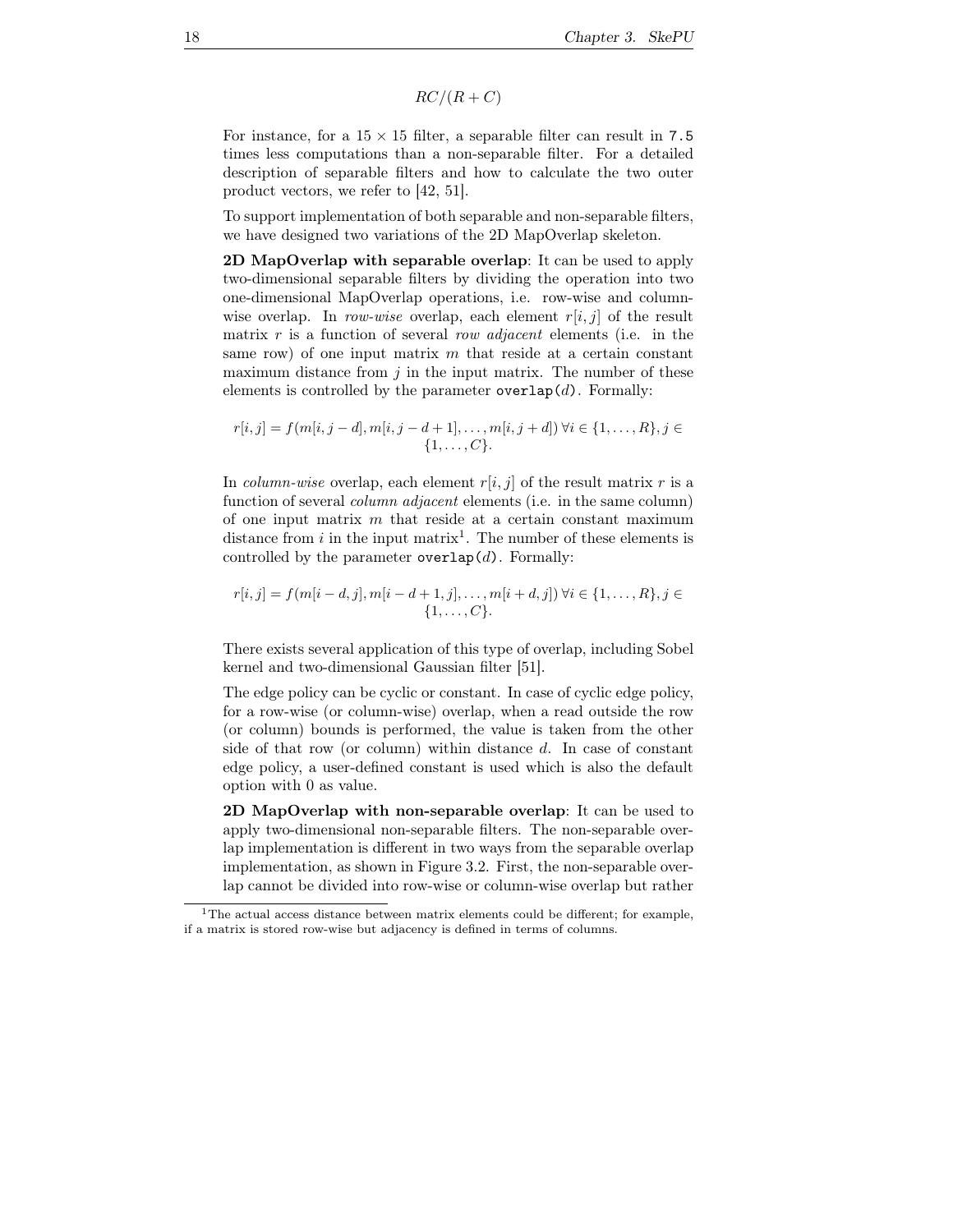it is applied in a single step. A second and more important difference is that non-separable overlap defines the overlap in terms of block neighboring elements, which include diagonal neighboring elements besides row-wise and column-wise neighbors. The overlap is controlled by the parameters overlap\_rows( $d_R$ ) and overlap\_columns( $d_C$ ). The overlap can be applied only based on the neighboring elements or by also providing a weight matrix to the neighboring elements. As the overlap logic is defined inside the skeleton implementation, the OVERLAP\_DEF\_FUNC macro is used which does not require a user function to be passed as a parameter.

The edge policy is defined by the skeleton programmer, in this case, by adding extra border elements in the input matrix m. These border elements can be calculated by e.g. constant and cyclic policy as defined above. For an output matrix of size  $R \times C$  and 2D overlap of size  $d_R \times d_C$ , the input matrix m is of size  $(R + 2d_R) \times (C + 2d_C)$ . Hence, each element  $r[i, j]$  of a result matrix r is calculated as follows:

 $r[i, j] = f(m[i, j], m[i, j + 1], \ldots, m[i + 2d_R, j + 2dc]) \forall i \in \{1, \ldots, R\}, j \in$  $\{1, \ldots, C\}.$ 

```
1 #include <iostream>
2
3 # include " skepu / vector .h"
4 # include " skepu / mapoverlap . h"
5
6 OVERLAP_FUNC ( over_f , float , 2, a ,
7 return a [-2]*0.4f + a[-1]*0.2f + a[0]*0.1f +8 a [1]*0.2f + a [2]*0.4f;
  )10
11 int main ()
12 {
13 skepu:: MapOverlap < over_f > conv (new over_f);
14
15 skepu:: Vector <float> v(15,10);
16 skepu:: Vector <float> r;
17
18 conv(v, r, skepu:: CONSTANT, (float)1);
19
20 std:: cout << " Result: " <<< << " \n ";
21
22 return 0;
23 }
24
25 // Output
26 // Result : 7.6 9.4 13 13 13 13 13 13 13 13 13 13 13 9.4 7.6
```
Listing 3.5: A MapOverlap example.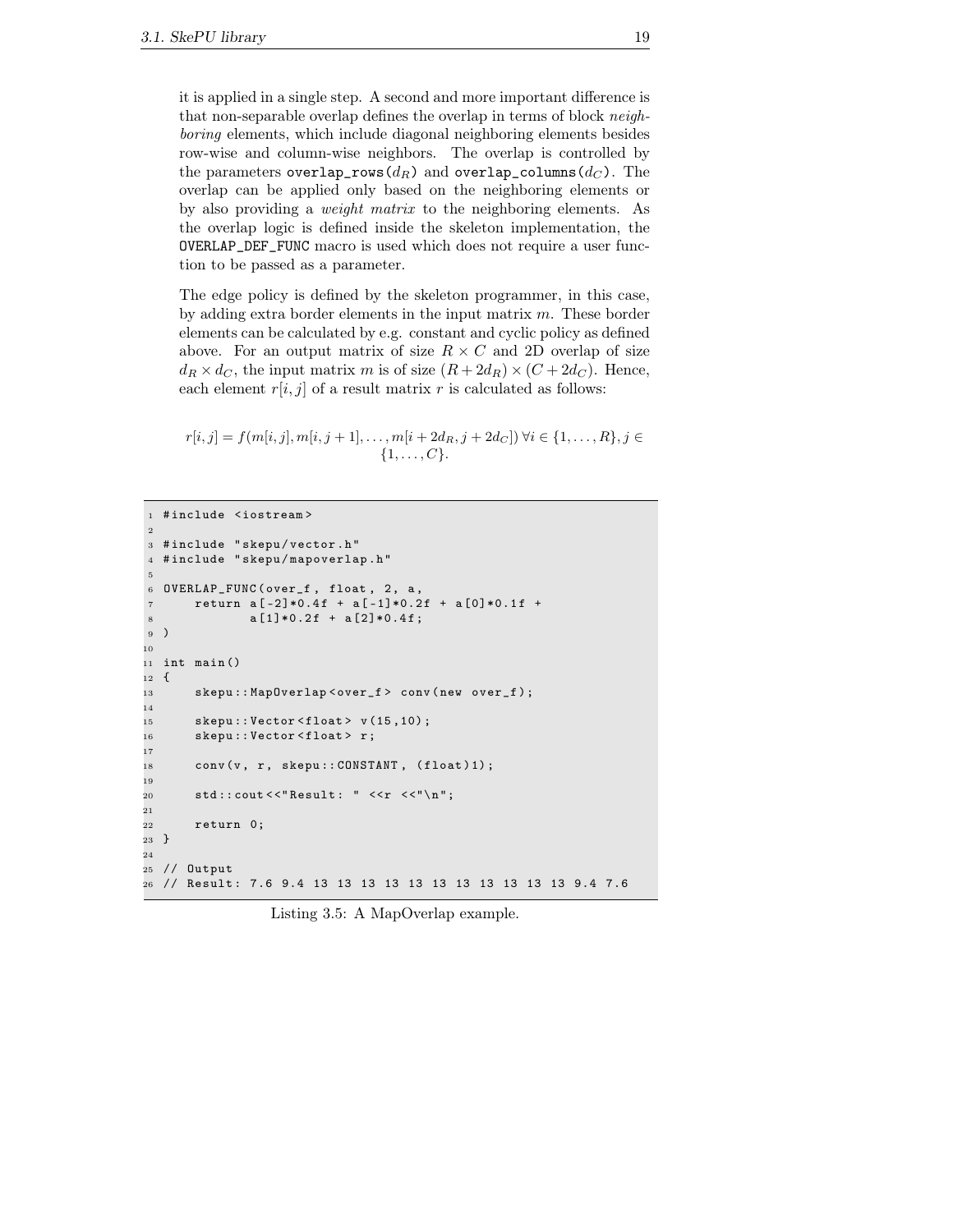There exists several application of this type of overlap, including 2D convolution and stencil computations [51].

In the current implementation of SkePU, when using any of the GPU variants of MapOverlap, the maximum overlap that can be used is limited by the shared memory available to the GPU, and also by the maximum number of threads per block. An example program that does a one-dimensional convolution with the help of MapOverlap for vector operands is shown in Listing 3.5. Note that the indexing is relative to the element calculated,  $0 \pm \overline{\omega}$  overlap. A MapOverlap skeleton is instantiated with over f as user function and is then called with an input vector v and a result vector r. The constant edge policy is specified using the skepu::CONSTANT parameter with value (float)1.

```
1 #include <iostream>
2
3 # include " skepu / vector .h"
4 # include " skepu / maparray .h "
5
6 ARRAY_FUNC (arr_f, double, a, b,
7 int index = ( int )b;
8 return a[index];
9 )
10
11 int main ()
12 {
13 skepu :: MapArray < arr_f > reverse ( new arr_f );
14
15 skepu:: Vector < double > v1(10);
16 skepu:: Vector < double > v2(10);
17 skepu:: Vector < double > r;
18
19 // Sets v1 = 1 2 3 4...<br>20 // v2 = 9 8 7 6...
20 \frac{1}{2} \frac{1}{2} \frac{1}{2} \frac{1}{2} \frac{1}{2} \frac{1}{2} \frac{1}{2} \frac{1}{2} \frac{1}{2} \frac{1}{2} \frac{1}{2} \frac{1}{2} \frac{1}{2} \frac{1}{2} \frac{1}{2} \frac{1}{2} \frac{1}{2} \frac{1}{2} \frac{1}{2} \frac{1}{2} \frac{1}{2} \frac{1}{2}21 for (int i = 0; i < 10; ++i)
22 \sim f
23 v1[i] = i+1;24 v2[i] = 10-i-1;<br>25 }
2526 reverse (v1, v2, r);
27
28 std:: cout << " Result: " << r << " \n";
29
30 return 0;
31 }
32
33 // Output
34 // Result : 10 9 8 7 6 5 4 3 2 1
```
Listing 3.6: A MapArray example that reverses a vector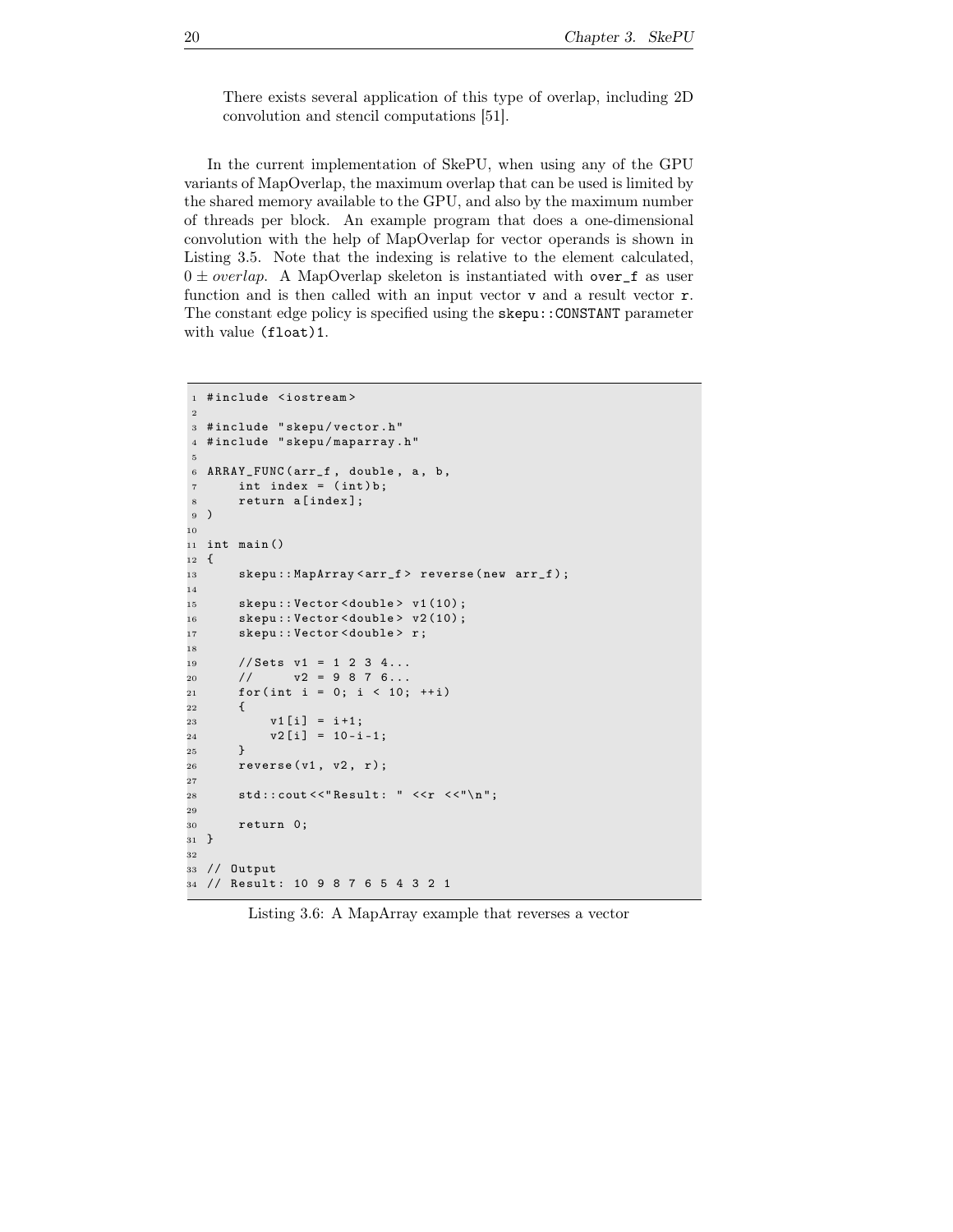#### MapArray

MapArray is yet another variation of the Map skeleton:

• For two input vectors, it produces an output vector  $r$  where each element of the result,  $r[i]$ , is a function of the corresponding element of one of the input vectors,  $v_2[i]$  and any number of elements from the other input vector  $v_1$ . This means that at each call to the user defined function f, which is done for each element in  $v_2$ , all elements from  $v_1$ can be accessed. The notation for accessing an element in  $v_1$  is the same as for arrays in C,  $v_1[i]$  where i is a number from 0 to  $K - 1$ where K is the length of  $v_1$ . Formally:

$$
r[i] = f(v_1, v_2[i]) \,\forall i \in \{1, \ldots, N\}.
$$

• For one input vector and one input matrix, a result matrix  $r$  is produced such that  $r[i, j]$  is a function of the corresponding element of input matrix  $m[i, j]$  and any number of elements from the input vector  $v$ . This means that at each call to the user defined function  $f$ , which is done for each element in the matrix  $m$ , all elements from vector  $v$ can be accessed. Formally:

 $r[i, j] = f(v, m[i, j]) \forall i \in \{1, \ldots, N\}, j \in \{1, \ldots, M\}.$ 

```
1 #include <iostream>
2
3 # include " skepu / matrix .h"
4 #include "skepu/scan.h"
5
6 BINARY_FUNC (plus_f, int, a, b,
\begin{array}{cc} 7 & \text{return } a+b \text{;} \\ 8 & \text{)} & \end{array}\lambda9
10 int main ()
11 {
12 skepu:: Scan < plus_f > prefixSum (new plus_f);
13
14 skepu:: Vector < int > v(10, 1);
15 skepu:: Vector <int> r;
16
17 prefixSum (v, r, skepu:: INCLUSIVE);
18
19 \quad std:: cout << " Result: " << r << "\n";
20
21 return 0;
22 }
23
24 // Output
25 // Result : 1 2 3 4 5 6 7 8 9 10
```
Listing 3.7: A Scan example that computes prefix sum of a vector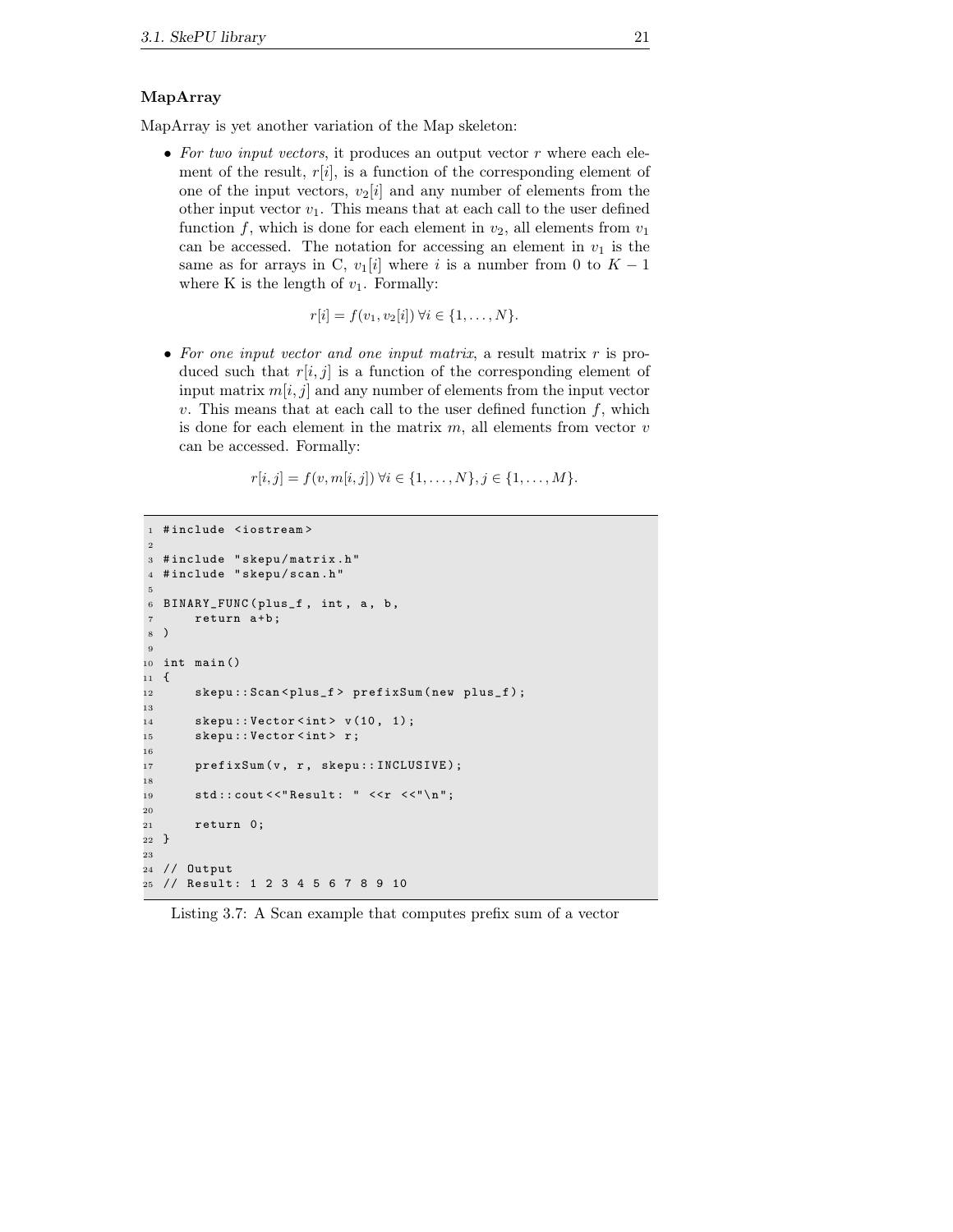Listing 3.6 shows an example of the MapArray skeleton that reverses a vector by using  $v_2[i]$  as index to  $v_1$ . A MapArray skeleton is instantiated and called with  $v1$  and  $v2$  as inputs and r as output.  $v1$  will be corresponding to parameter a in the user function arr\_f and v2 to b. Therefore, when the skeleton is applied, each element in  $\nu$ 2 can be mapped to any number of elements in v1. In Listing 3.6, v2 contains indexes to v1 of the form 9. 8, 7..., therefore, as the user function  $arr_f$  specifies, the first element in r will be v1[9] the next v1[8] etc, resulting in a reverse of v1.

#### Scan

Scan (also known as Prefix Sum) is a kernel operation, widely used in many applications such as sorting, list ranking and Gray codes [71]. In Scan skeleton:

- For a given input vector v with elements  $v[1], v[2], \cdots v[N]$ , we compute each of the  $v[1] \oplus v[2] \oplus \cdots \oplus v[k]$  for either  $1 \leq k \leq N$  (inclusive scan) or  $0 \leq k < N$  (exclusive scan) where  $\oplus$  is a commutative associative binary operator. For exclusive scan, an initial value needs to be provided.
- For a matrix operand, scan is currently supported row-wise by considering each row in the matrix as a vector scan operation as defined above. A column-wise scan operation is a topic for future work.

Listing 3.3 shows a prefix sum computation using  $+$  as operator on an input vector  $v$ . A Scan skeleton with the name  $\mathsf{prefixSum}$  is instantiated with a binary user function plus\_f and is then applied to an input vector v with result stored in vector r. The scan type is inclusive, specified using the skepu::INCLUSIVE parameter.

#### Farm skeleton

Farm is a task-parallel skeleton which allows the concurrent execution of multiple independent tasks, possibly on different workers. It consists of farmer (also called *master*) and *worker* threads. The *farmer* accepts multiple incoming tasks and submits them to different workers available for execution. The overhead of submitting tasks to different workers should be negligible, otherwise the farmer can become the bottleneck. The farmer is also responsible for synchronization (if needed) and for returning the control (and possibly results) back to the caller when all tasks finished their execution. The workers actually execute the assigned task(s) and notify the farmer when a task finishes the execution. A task is an invocation of a piece of functionality with implementations for different types of workers available in the system<sup>2</sup>. Moreover, a task could itself be internally parallel (e.g., a

<sup>2</sup>In our farm implementation, a task could define implementations for a subset of worker types (e.g., a task capable of running only on CPU workers).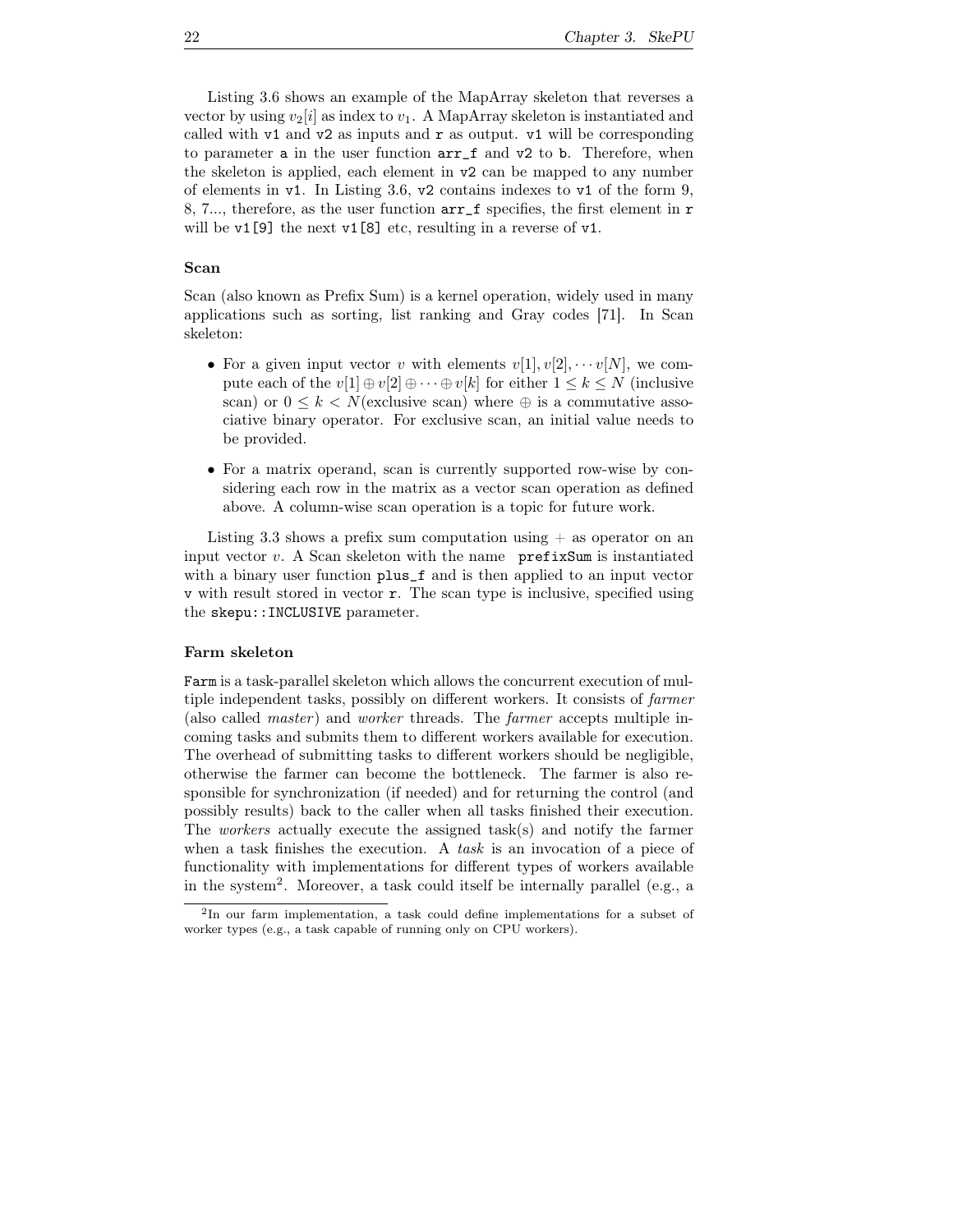

Figure 3.3: A Farm skeleton.

data parallel skeleton) or could be another task-parallel skeleton (e.g., another farm), allowing hierarchical parallel executions. For tasks  $t_1, t_2, \ldots t_K$ , where  $K$  is the total number of tasks, farm could be defined formally as:

$$
farm(t_1, t_2, \ldots t_K)
$$

It is also shown in Figure 3.3. The farm implementation for SkePU with a code example is discussed in Chapter 6.

### 3.1.4 Lazy memory copying

Both SkePU Vector and Matrix containers hide GPU memory management and internally use lazy memory copying to avoid unnecessary memory transfer operations between main memory and device memory. A SkePU container keeps track of which parts of it are currently allocated and uploaded to the GPU. If a computation is done, modifying the elements in a container in the GPU memory, these are not immediately transferred back to the host memory. Instead, the container waits until an element is accessed on the host side before any copying is done (for example through the [] operator for Vector). This lazy memory copying is of great use if several skeletons are called one after the other, with no modifications of the container data by the host in between. In that case, the payload data of the container is kept on the device (GPU) through all the computations, which significantly improves performance. Most of the memory copying is done implicitly but the containers also contain a flush operation which updates a container from the device and deallocates its memory.

## 3.1.5 Multi-GPU support

SkePU has support for carrying out computations with the help of several GPUs by dividing the work among them. By default, SkePU will utilize as many GPUs as it can find in the system; however, this can be controlled by defining SKEPU\_NUMGPU. Setting it to 0 makes it use its default behavior i.e. using all available GPUs in the system. Any other number represents the number of GPUs it should use in case the actual number of GPUs present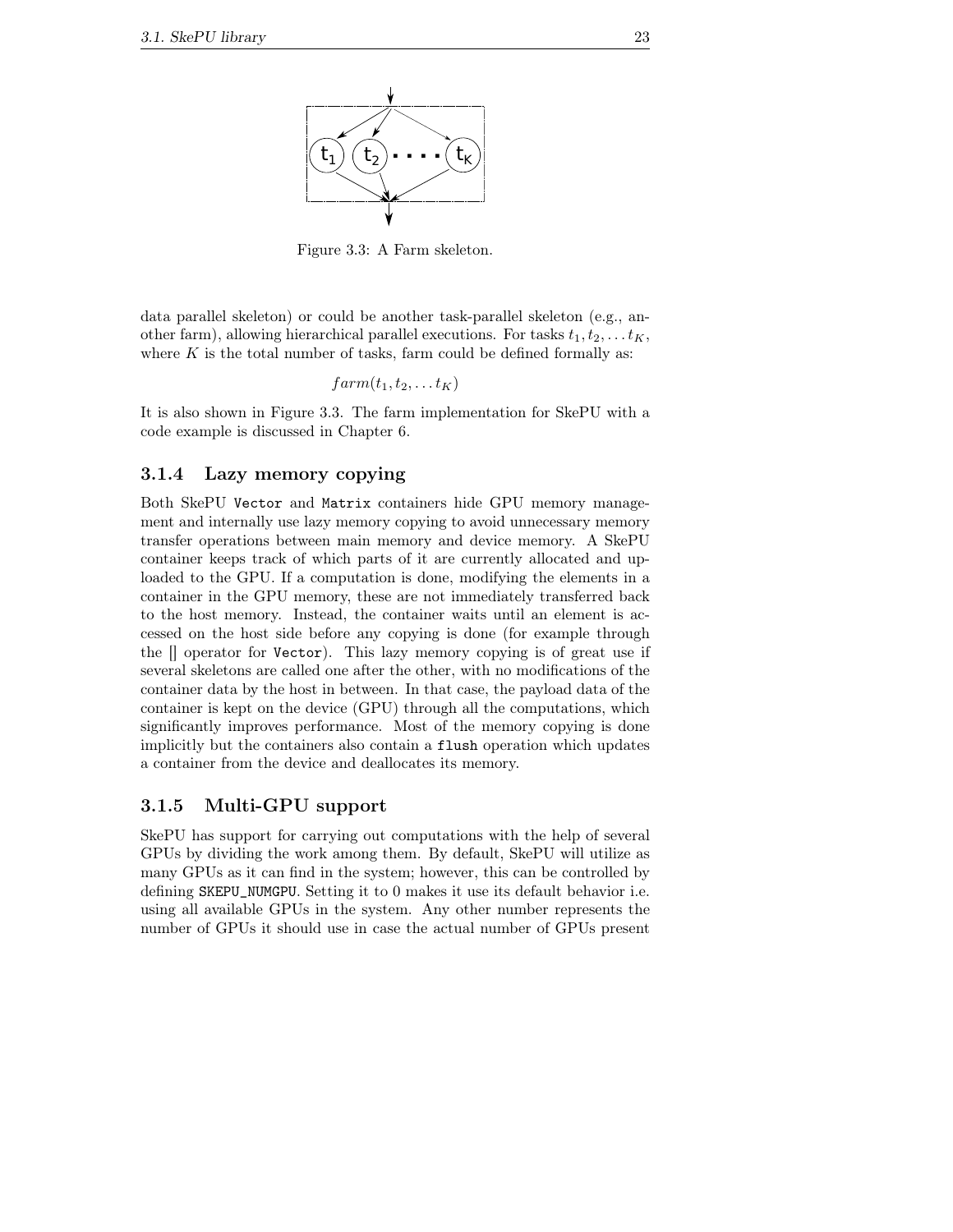in the system are equal or more than the number specified. In SkePU, memory transfers between device memories of different GPUs is currently implemented via CPU main memory. With CUDA 4.0, multi-GPUs memory transfers could be done more efficiently with the release of GPU direct 2.0. However, it only works with modern Fermi-based Tesla GPUs.

## 3.1.6 Dependencies

SkePU is based on  $C_{++}$  and can be compiled with any modern  $C_{++}$  compiler (e.g. GCC). The library does not use any third party libraries except for CUDA and OpenCL. To use either CUDA or OpenCL, their corresponding environments must be present. CUDA programs need to be compiled with Nvidia compiler (NVCC) since CUDA support is provided with the CUDA runtime API. As SkePU is a  $C_{++}$  template library, it can be used by including the appropriate header files, i.e., there is no need to separately compile and link to the library.

## 3.2 Application examples

In this section, we present two example applications implemented with SkePU. The first example is a Gaussian blur filter that highlights the performance implications of data communication for GPU execution and how lazy memory copying helps in optimizing it. The second application is for a Runge-Kutta ODE solver where we compare an implementation written using SkePU skeletons with respect to other existing implementations and also with respect to a hand-written application.

The following evaluations were performed on a dual-quadcore  $Intel(R)$ Xeon (R) E5520 server clocked at 2.27 GHz with 2 NVIDIA GT200 (Tesla C1060) GPUs.

### 3.2.1 Gaussian blur filter

The Gaussian blur filter is a common operation in computer graphics that convolves an input image with a Gaussian function, producing a new smoother and blurred image. The method calculates the new value of each pixel based on its own and its surrounding pixels' values.

It can be done either in two dimensions, for each pixel accessing a square halo of neighbor pixels around it, or in one dimension by running two passes over the image, one row-wise and one column-wise. For simplicity, we use here the second approach, which allows to use Vector as container for the image data<sup>3</sup>. When calculating a pixel value, the surrounding pixels are needed but only within a limited neighbourhood. This fits well into the calculation pattern of the MapOverlap skeleton. MapArray (a variant of

<sup>3</sup>The same example is also implemented using the first approach, shown later in Section 6.5.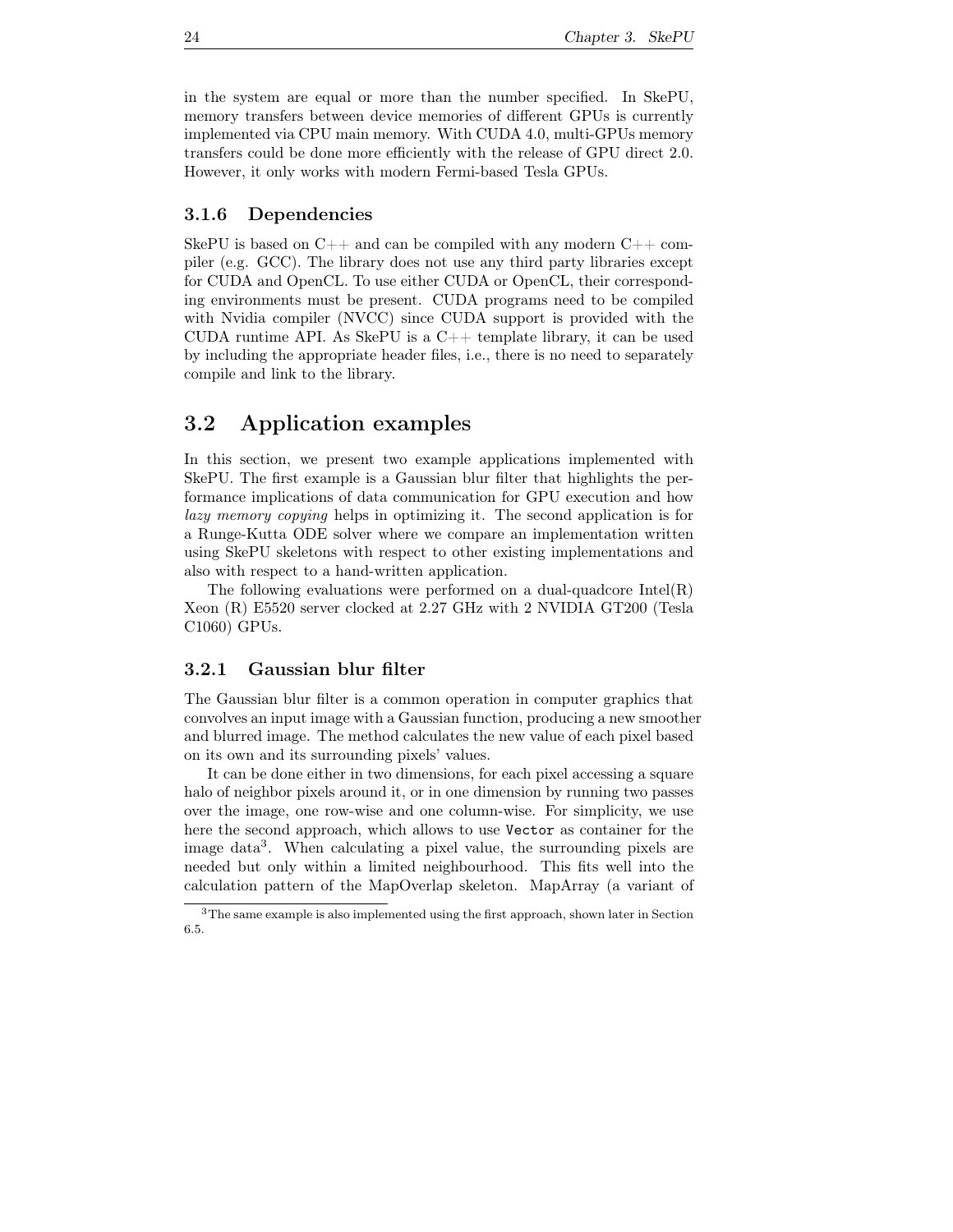```
1 OVERLAP_FUNC(blur_kernel, int, 19, a,
2 return (a [-9] + 18*a[-8] + 153*a[-7] + 816*a[-6] + 3060*a[-5]3 + 8568* a [ -4] + 18564* a [ -3] + 31824* a [ -2] + 43758* a
                 \[ -1]4 + 48620 * a [0] + 43758 * a [1] + 31824 * a [2] + 18564 * a [3]5 + 8568*a[4] + 3060*a[5] + 816*a[6] + 153*a[7]<br>6 + 18*a[8] + a[9]) >> 18;6 + 18* a [8] + a [9]) > >18;
7 )
```
Listing 3.8: User function used by MapOverlap when blurring an image.

MapOverlap without the restriction to a constant-sized overlap) was also used to restructure the array from row-wise to column-wise data layout. The blurring calculation then becomes: a MapOverlap to blur horizontally, then a MapArray to restructure the image, and another MapOverlap to blur vertically. The image was first loaded into a vector with padding between rows.

Timing was only done on the actual blur computation, not including the loading of images and creation of vectors. For CUDA and OpenCL, the time for transferring the image to the GPU and copying the result back is included. The filtering was done with two passes of a 19-value filter kernel which can be seen in Listing 3.8. For simplicity, only grayscale images of quadratic sizes were used in the benchmark.

The result can be seen in Figure 3.4 where part 3.4a shows the time when applying the filter kernel once to the image, and part 3.4b when applying it nine times in sequence, resulting in heavier blur. We see that, while faster than the CPU variant, CUDA and OpenCL versions are slower than the one using OpenMP on 8 CPU cores for one filtering. This is due to the memory transfer time being much larger than the actual calculation. In Figure 3.4b, however, filtering is done nine times which means more computations and less memory I/O due to the lazy memory copying of the vector. Then the two single GPU variants outperform even the OpenMP version.

Since there is a data dependency in the MapOverlap skeleton when running on multiple-GPUs, we also see that running this configuration loses a lot of performance when applying MapOverlap several times in a row because it needs to transfer data between the GPUs, via the host.

## 3.2.2 ODE solver

A sequential Runge-Kutta ODE solver was ported to GPU using the SkePU library. The original code used for the porting is part of  $LibSolve$ , a library of various Runge-Kutta solvers for ODEs by Korch and Rauber [69]. LibSolve contains several Runge-Kutta implementations, iterated and embedded ones, as well as implementations for parallel machines using shared or distributed memory. The simplest default sequential implementation was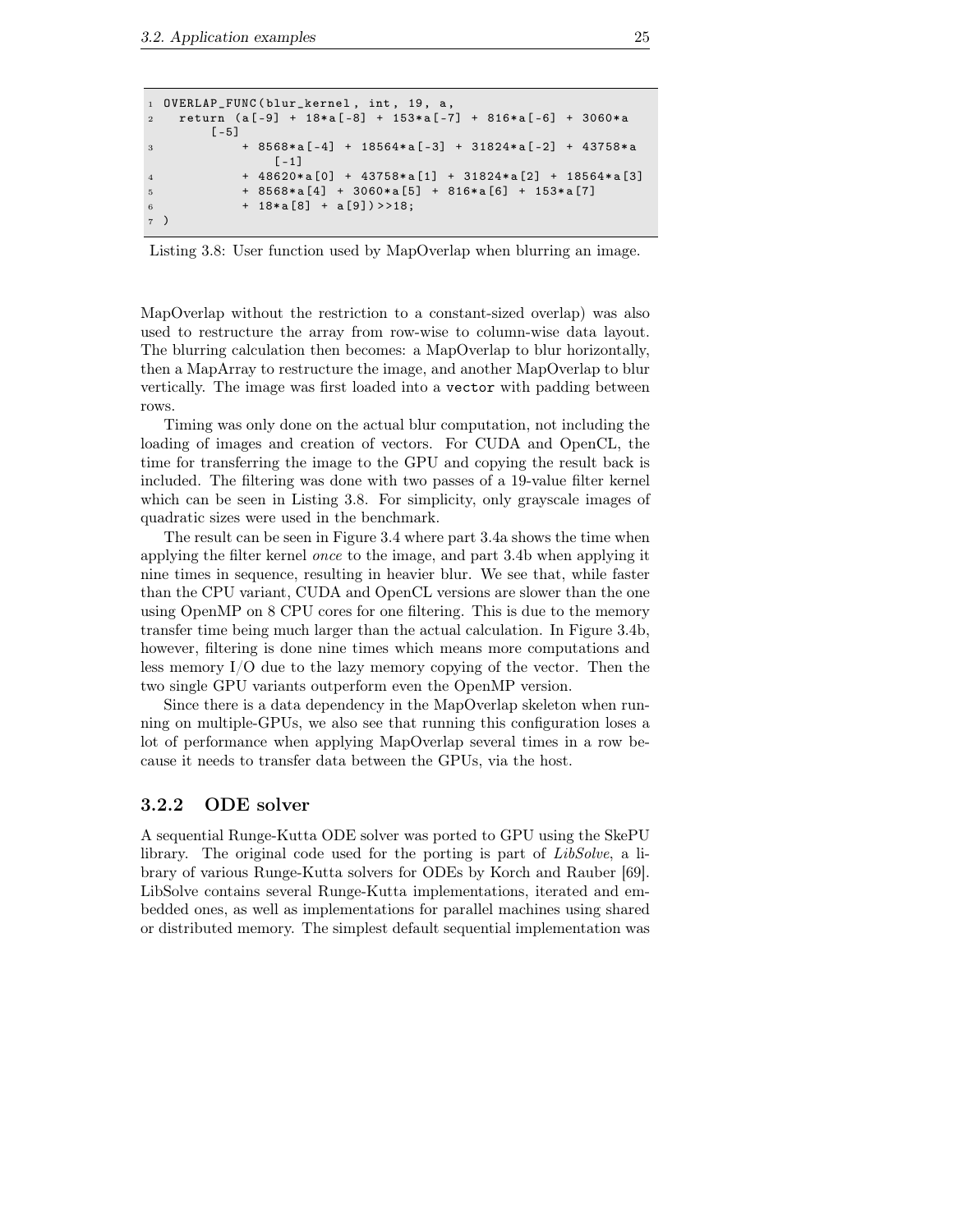

(a) Average time of blurring quadratic greyscale images of different sizes. The Gaussian kernel is applied once to the image.



(b) Average time of blurring quadratic greyscale images of different sizes. The Gaussian kernel is applied nine times to the image.

Figure 3.4: Average time of blurring images of different sizes. Average of 100 runs.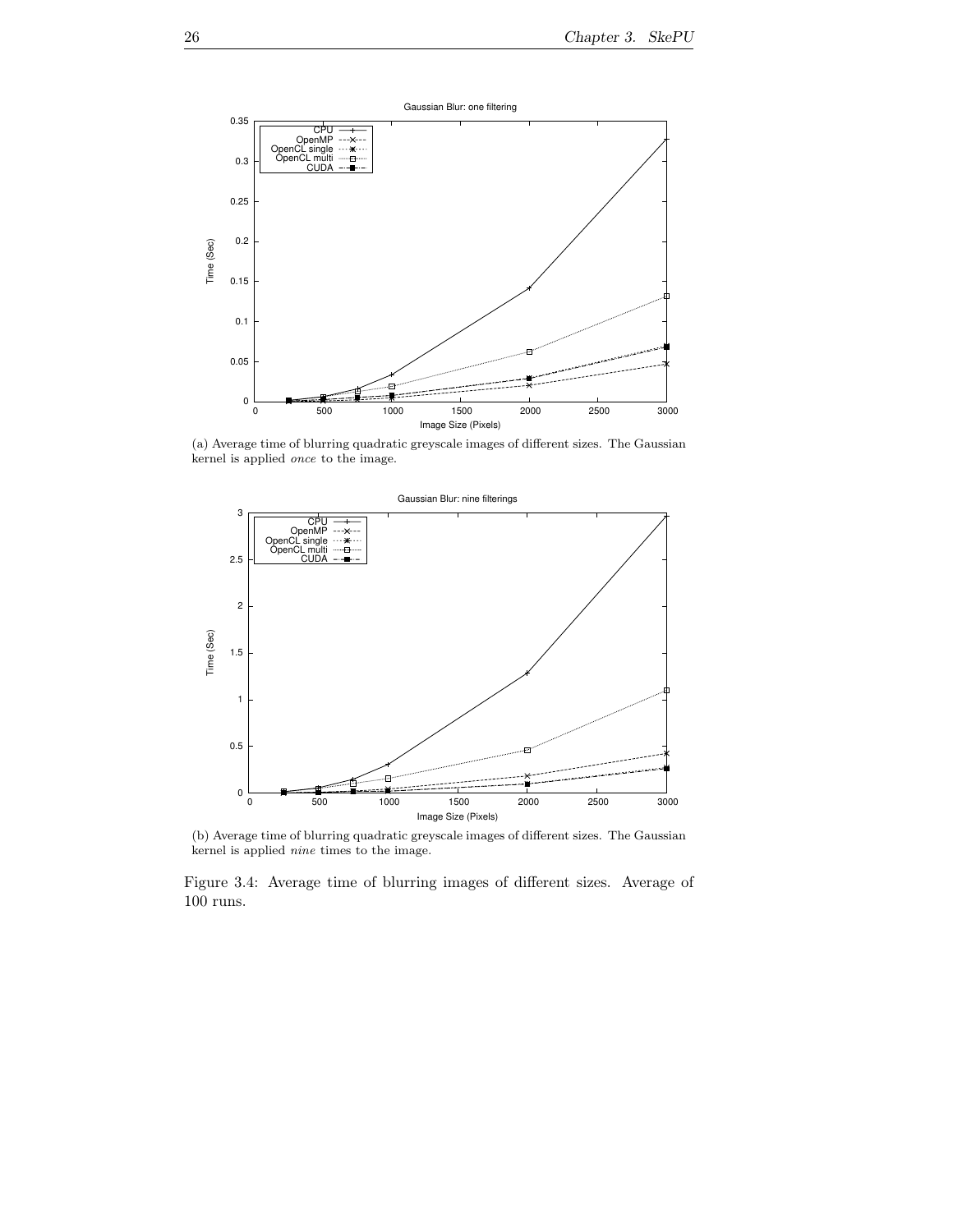used for the port to SkePU, however other solver variants were used unmodified for comparison.

The LibSolve package contains two ODE test sets. One, called BRUSS2D, is based on the two-dimensional brusselator equation. The other one is called MEDAKZO, the medical Akzo Nobel problem [69]. BRUSS2D consists of two variants depending on the ordering of grid points, BRUSS2D-MIX and BRUSS2D-ROW. For evaluation of SkePU only BRUSS2D-MIX was considered. Four different grid sizes (problem size) were evaluated, 250, 500, 750 and 1000.

The porting was fairly straightforward since the default sequential solver in LibSolve is a conventional Runge-Kutta solver consisting of several loops over arrays sized according to the problem size. These loops were replaced by calls to the Map, Reduce and MapReduce skeletons. The right hand side evaluation function was implemented with the MapArray skeleton.

As mentioned earlier, the benchmarking was done using the BRUSS2D-MIX problem with four different problem sizes  $(N=250, N=500, N=750, N=750)$  $N=1000$ . In all tests the integration interval was 0-4 (H=4) and time was measured with LibSolves internal timer functions, which on UNIX systems uses gettimeofday(). The different solver variants used in the testing were the following:

ls-seq-def: The default sequential implementation in LibSolve.

ls-seq-A: A slightly optimized variant of ls-seq-def.

- ls-shm-def: The default shared memory implementation in LibSolve. It uses pthreads and was run with 8 threads, one for each core of the benchmarking computer.
- ls-shm-A: A slightly optimized variant of ls-shm-def, using pthreads and run with 8 threads.
- skepu-CL: SkePU port of ls-seq-def using OpenCL as backend and running on one Tesla C1060 GPU.
- skepu-CL-multi: SkePU port of ls-seq-def using OpenCL as backend and running on two Tesla C1060 GPUs.
- skepu-CU: SkePU port of ls-seq-def using CUDA as backend and running on one Tesla C1060 GPU.

skepu-OMP: SkePU port of ls-seq-def using OpenMP as backend, using 8 threads.

- skepu-CPU: SkePU port of ls-seq-def using the default CPU backend.
- CU-hand: A "hand"-implemented CUDA variant. It is similar to the SkePU ports but no SkePU code was utilized. Instead, CUBLAS [3] functions were used where applicable, and some hand-made kernels.

The result can be seen in Figure 3.5. The two slowest ones are the sequential variants (ls-seq-def and ls-seq-A), with ls-seq-A of course performing slightly better due to the optimizations. LibSolves shared memory solvers (ls-shm-def and ls-shm-A) show a great performance increase compared to the sequential variants with almost five times faster running time for the largest problem size  $(N=1000)$ .